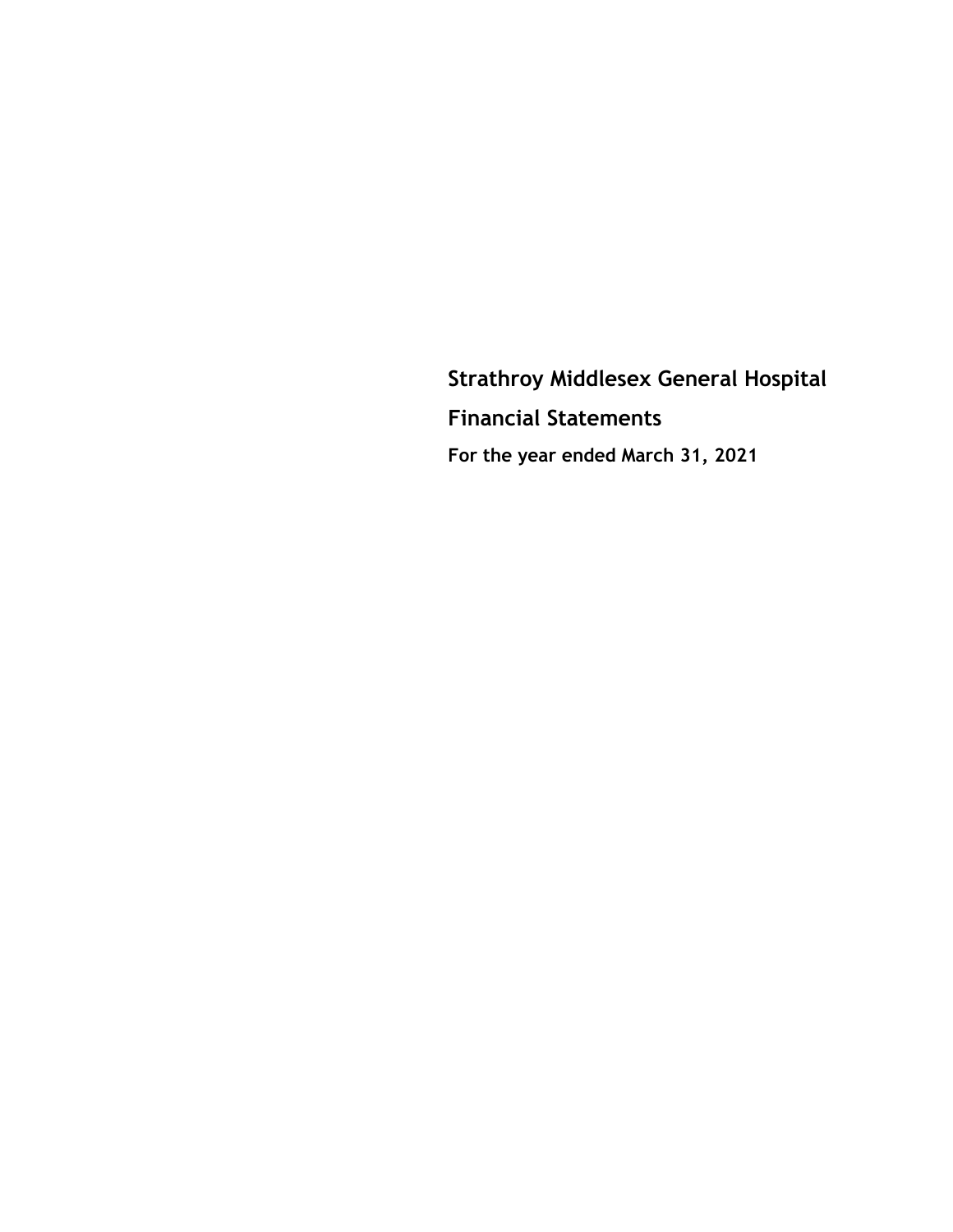## **Financial Statements**

**For the year ended March 31, 2021**

|                                        | Contents       |
|----------------------------------------|----------------|
|                                        |                |
| <b>Independent Auditor's Report</b>    | $\mathbf{2}$   |
| <b>Financial Statements</b>            |                |
| <b>Statement of Financial Position</b> | $\overline{4}$ |
| Statement of Changes in Net Assets     | 5              |
| <b>Statement of Operations</b>         | 6              |
| <b>Statement of Cash Flows</b>         | 7              |
| <b>Notes to Financial Statements</b>   | 8              |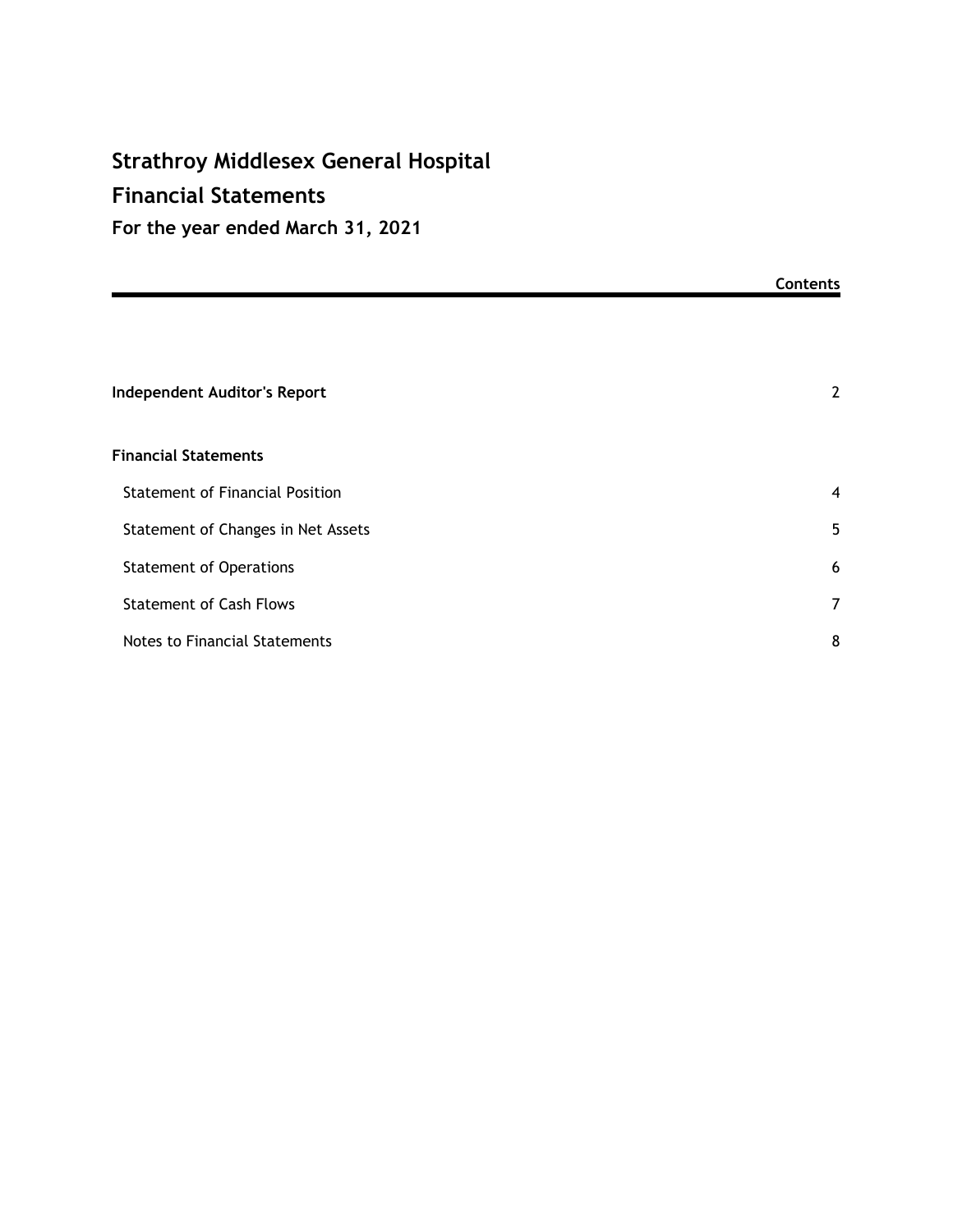

Tel: 519-245-1913 Fax: 519-245-5987 www.bdo.ca

BDO Canada LLP 425 Caradoc Street South Unit E Strathroy ON N7G 2P5

### **Independent Auditor's Report**

To the Board of Directors **Strathrov Middlesex General Hospital** 

#### **Opinion**

We have audited the financial statements of Strathroy Middlesex General Hospital (the Entity), which comprise the statements of financial position as at March 31, 2021, and the statement of changes in net assets, operations and cash flows for the year then ended, and notes to the financial statements, including a summary of significant accounting policies.

In our opinion, the accompanying financial statements present fairly, in all material respects, the financial position of the Entity as at March 31, 2021, and the results of its operations and its cash flows for the year then ended in accordance with Canadian public sector accounting standards for government not-for-profit organizations.

#### **Basis for Opinion**

We conducted our audit in accordance with Canadian generally accepted auditing standards. Our responsibilities under those standards are further described in the Auditor's Responsibilities for the Audit of the Financial Statements section of our report. We are independent of the Entity in accordance with the ethical requirements that are relevant to our audit of the financial statements in Canada, and we have fulfilled our other ethical responsibilities in accordance with these requirements. We believe that the audit evidence we have obtained is sufficient and appropriate to provide a basis for our opinion.

#### Responsibilities of Management and Those Charged with Governance for the Financial Statements

Management is responsible for the preparation and fair presentation of these financial statements in accordance with Canadian public sector accounting standards for government not-for-profit organizations, and for such internal control as management determines is necessary to enable the preparation of financial statements that are free from material misstatement, whether due to fraud or error.

In preparing the financial statements, management is responsible for assessing the Entity's ability to continue as a going concern, disclosing, as applicable, matters related to going concern and using the going concern basis of accounting unless management either intends to liquidate the Entity or to cease operations, or has no realistic alternative but to do so.

Those charged with governance are responsible for overseeing the Entity's financial reporting process.

#### Auditor's Responsibilities for the Audit of the Financial Statements

Our objectives are to obtain reasonable assurance about whether the financial statements as a whole are free from material misstatement, whether due to fraud or error, and to issue an auditor's report that includes our opinion. Reasonable assurance is a high level of assurance, but is not a guarantee that an audit conducted in accordance with Canadian generally accepted auditing standards will always detect a material misstatement when it exists. Misstatements can arise from fraud or error and are considered material if, individually or in the aggregate, they could reasonably be expected to influence the economic decisions of users taken on the basis of these financial statements.

As part of an audit in accordance with Canadian generally accepted auditing standards, we exercise professional judgment and maintain professional skepticism throughout the audit. We also: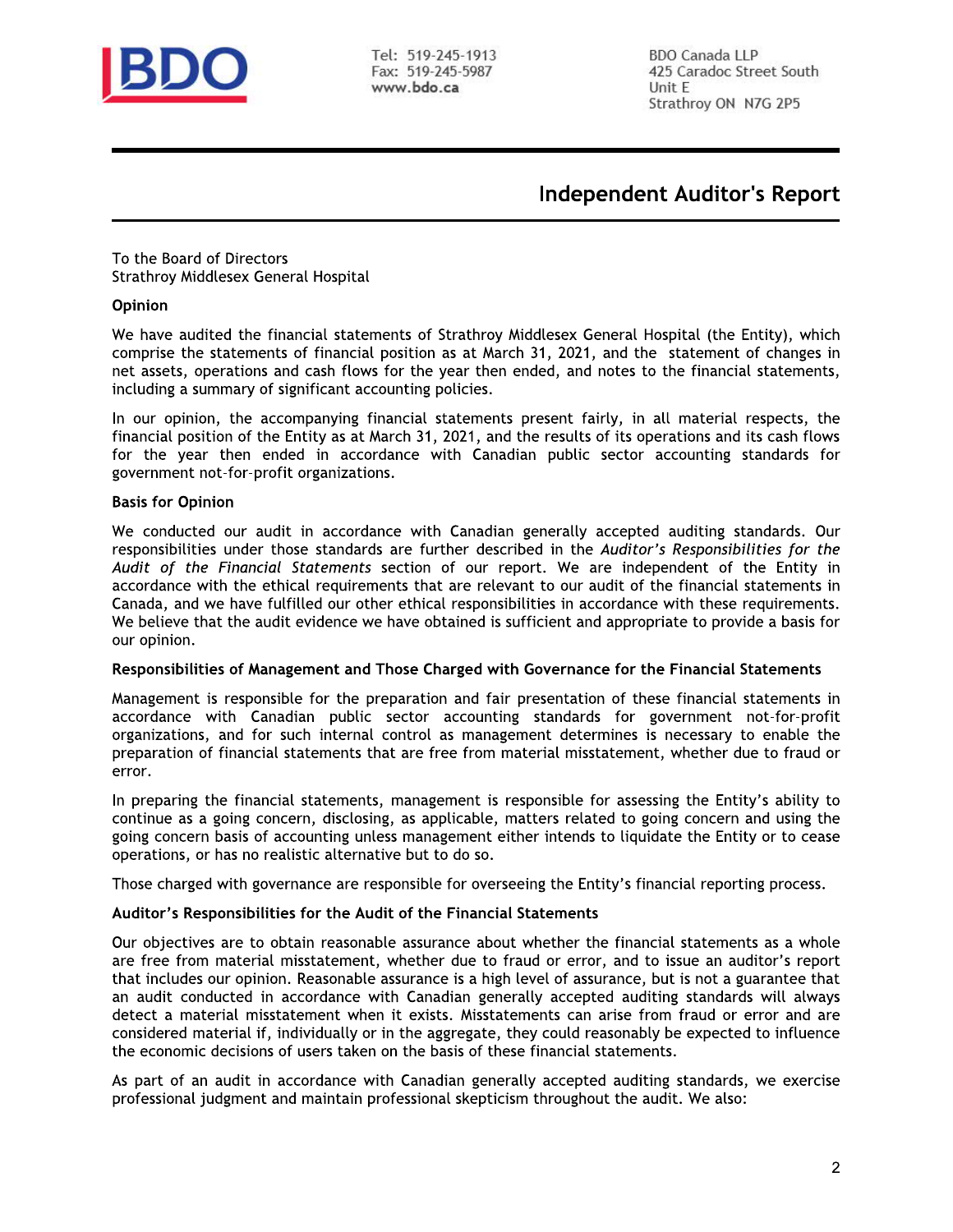- Identify and assess the risks of material misstatement of the financial statements, whether due to fraud or error, design and perform audit procedures responsive to those risks, and obtain audit evidence that is sufficient and appropriate to provide a basis for our opinion. The risk of not detecting a material misstatement resulting from fraud is higher than for one resulting from error, as fraud may involve collusion, forgery, intentional omissions, misrepresentations, or the override of internal control.
- Obtain an understanding of internal control relevant to the audit in order to design audit procedures that are appropriate in the circumstances, but not for the purpose of expressing an opinion on the effectiveness of the Entity's internal control.
- Evaluate the appropriateness of accounting policies used and the reasonableness of accounting estimates and related disclosures made by management.
- Conclude on the appropriateness of management's use of the going concern basis of accounting and, based on the audit evidence obtained, whether a material uncertainty exists related to events or conditions that may cast significant doubt on the Entity's ability to continue as a going concern. If we conclude that a material uncertainty exists, we are required to draw attention in our auditor's report to the related disclosures in the financial statements or, if such disclosures are inadequate, to modify our opinion. Our conclusions are based on the audit evidence obtained up to the date of our auditor's report. However, future events or conditions may cause the Entity to cease to continue as a going concern.
- Evaluate the overall presentation, structure and content of the financial statements, including the disclosures, and whether the financial statements represent the underlying transactions and events in a manner that achieves fair presentation.

We communicate with those charged with governance regarding, among other matters, the planned scope and timing of the audit and significant audit findings, including any significant deficiencies in internal control that we identify during our audit.

## BDO Canada LLP

Chartered Professional Accountants, Licensed Public Accountants

Strathroy, Ontario June 23, 2021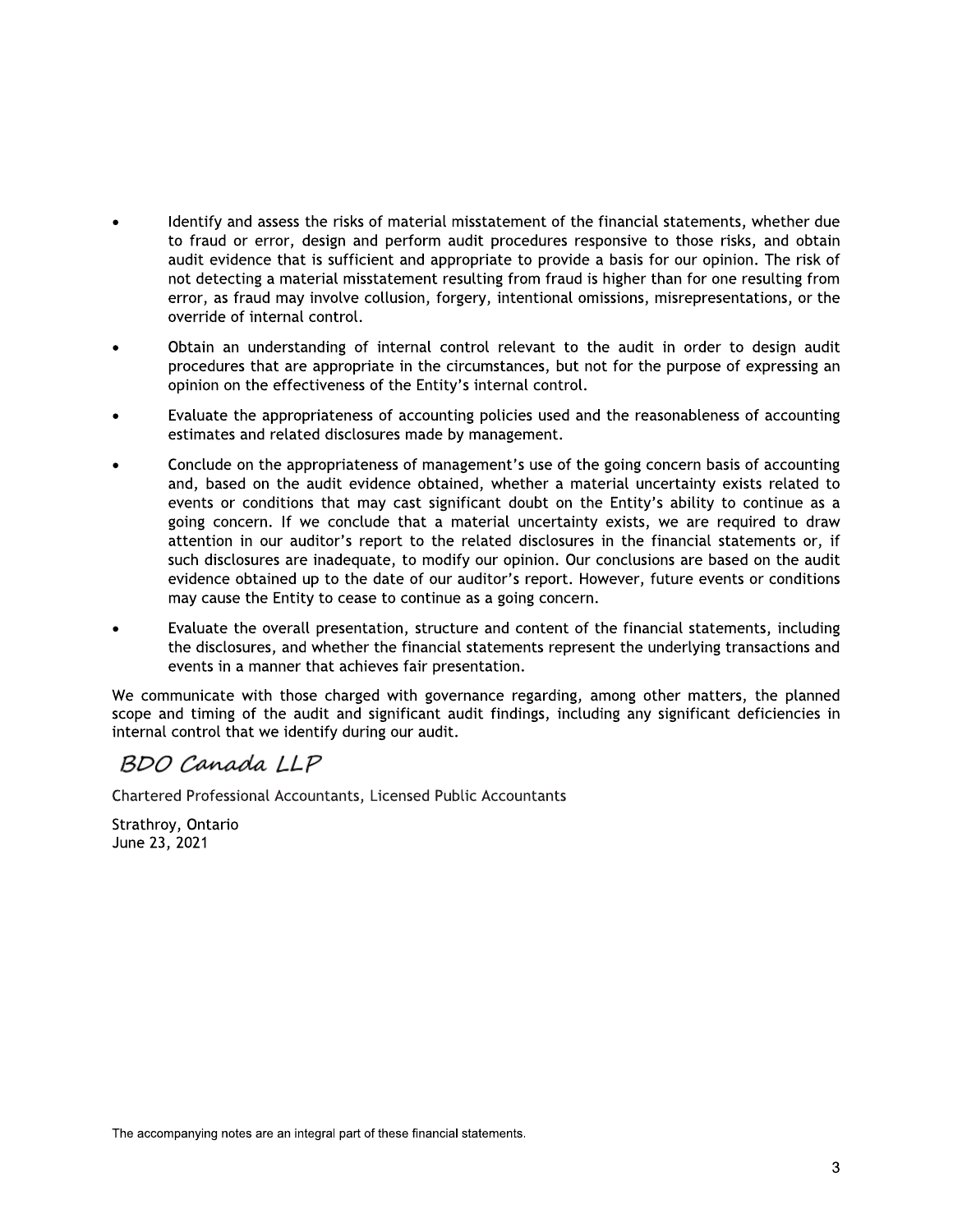### **Strathroy Middlesex General Hospital Statement of Financial Position**

| March 31                                                                                                                                                                                                        | 2021                                                      |     | 2020                                                    |
|-----------------------------------------------------------------------------------------------------------------------------------------------------------------------------------------------------------------|-----------------------------------------------------------|-----|---------------------------------------------------------|
| <b>Assets</b><br>Current<br>Cash<br>Accounts receivable (Note 3)<br>Inventory (Note 6)<br>Prepaid expenses                                                                                                      | \$<br>7,116,300<br>2,818,352<br>105,138<br>535,160        | \$  | 6,261,656<br>1,353,128<br>111,348<br>393,613            |
| Capital assets (Note 7)                                                                                                                                                                                         | 10,574,950<br>23,651,365                                  |     | 8,119,745<br>24,340,662                                 |
|                                                                                                                                                                                                                 | \$34,226,315                                              | \$. | 32,460,407                                              |
| <b>Liabilities and Net Assets</b><br>Current<br>Accounts payable and accrued liabilities (Note 5)<br>Current portion of long-term debt (Note 10)<br>Current portion of obligation under capital lease (Note 11) | \$<br>7,620,330<br>233,292<br>16,806                      | \$  | 5,982,187<br>237,016<br>12,591                          |
| Deferred contributions relating to capital assets (Note 9)<br>Post-employment benefits (Note 12)<br>Obligation under capital lease (Note 11)<br>Long-term debt (Note 10)                                        | 7,870,428<br>22,007,425<br>1,015,300<br>24,594<br>413,296 |     | 6,231,794<br>22,312,885<br>809,700<br>30,127<br>660,426 |
| <b>Net assets</b><br>Unrestricted                                                                                                                                                                               | 31,331,043<br>2,895,272                                   |     | 30,044,932<br>2,415,475                                 |
|                                                                                                                                                                                                                 | \$34,226,315                                              | Ş.  | 32,460,407                                              |

Director

On behalf of the Board of Directors:<br>Bonnie Jay ford<br>Tool Stand Director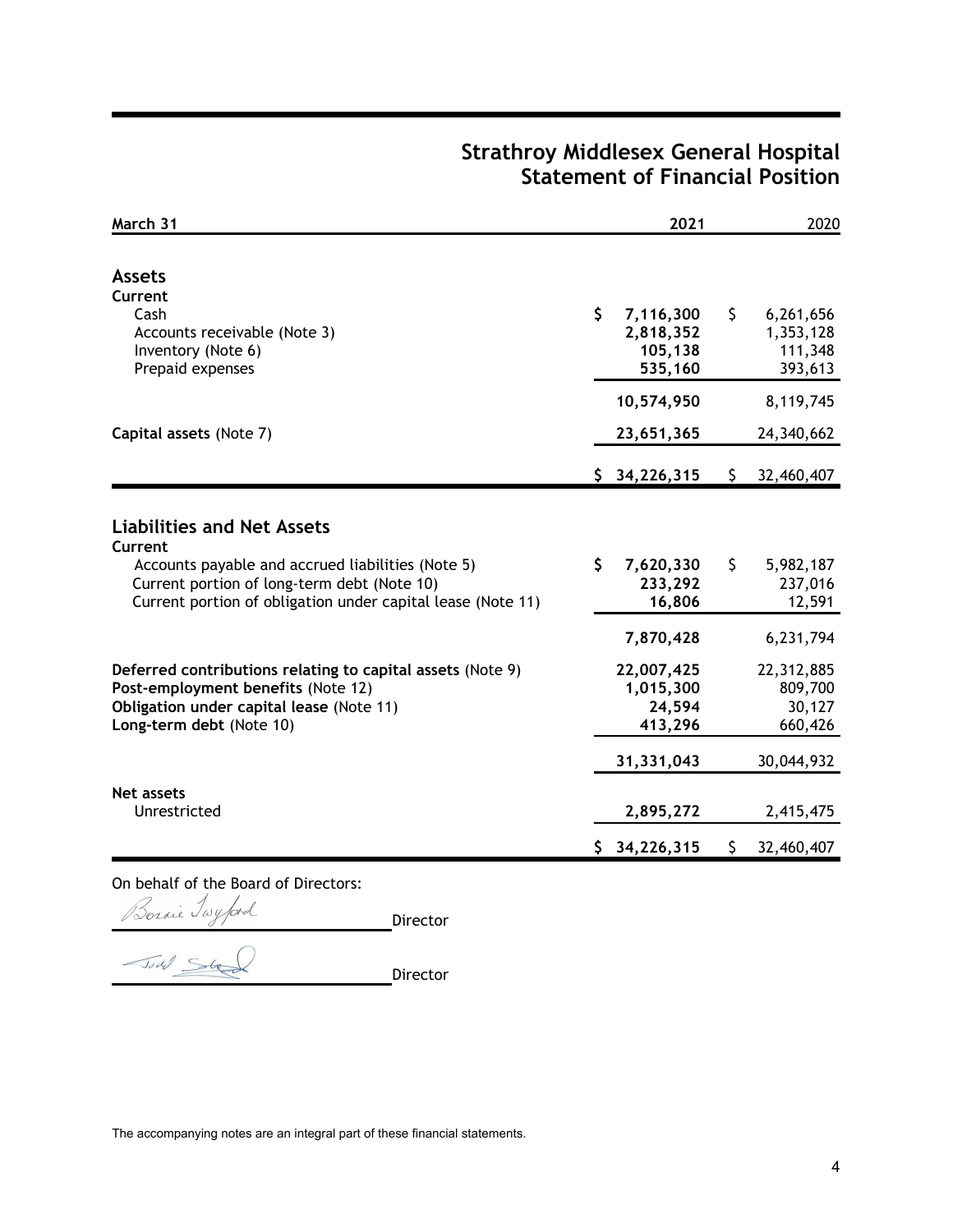# **Strathroy Middlesex General Hospital Statement of Changes in Net Assets**

| For the year ended March 31<br>2021       |             | 2020                      |  |
|-------------------------------------------|-------------|---------------------------|--|
| Balance, beginning of year                | \$2,415,475 | $\frac{5}{2}$ , 2,332,151 |  |
| Revenues (deficiencies) over expenditures | 479,797     | 83,324                    |  |
| Balance, end of year                      | \$2,895,272 | 2,415,475                 |  |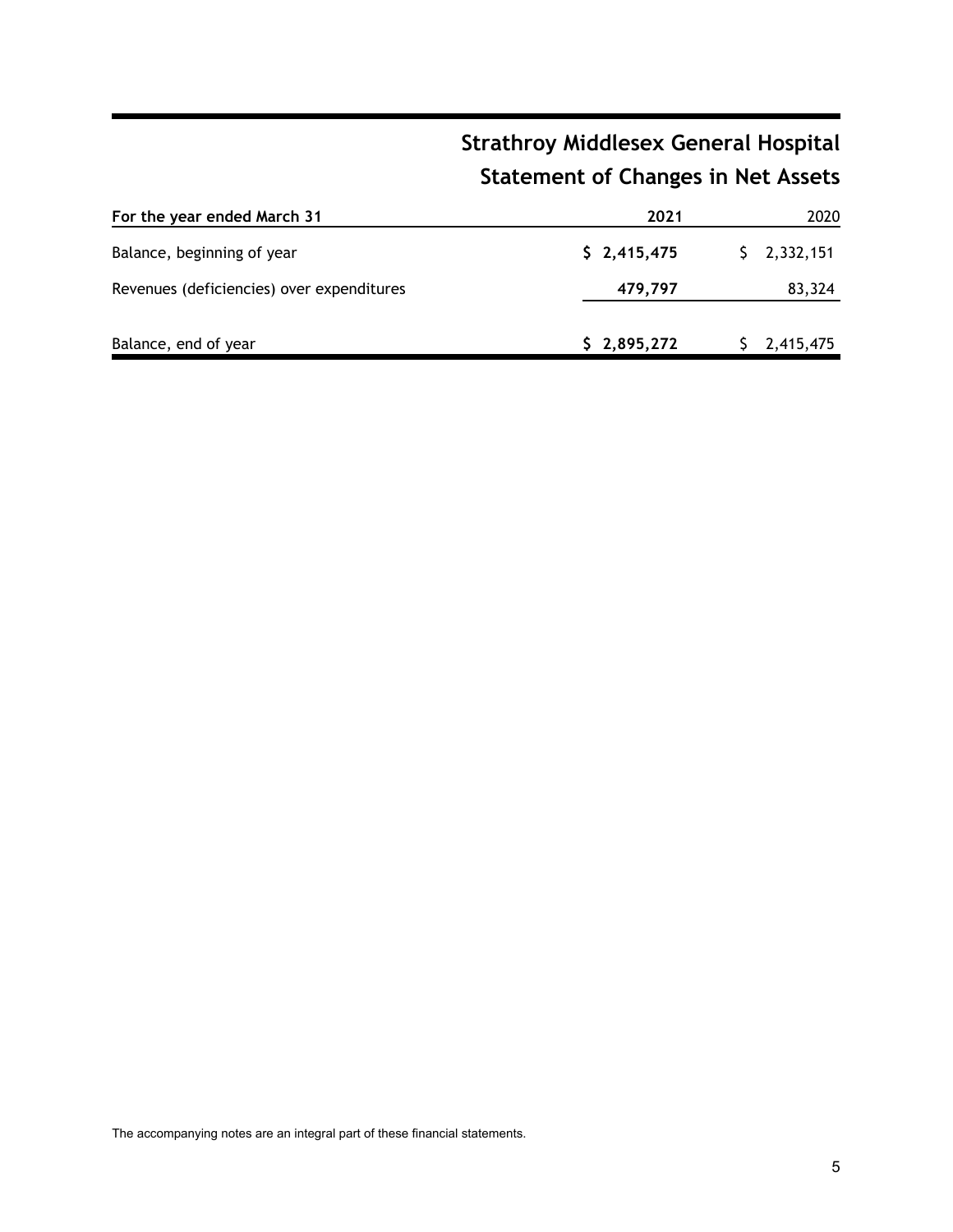# **Strathroy Middlesex General Hospital Statement of Operations**

| For the year ended March 31                                                                                                                                                                                                                                              | 2021                                                                                                                    | 2020                                                                                                                   |
|--------------------------------------------------------------------------------------------------------------------------------------------------------------------------------------------------------------------------------------------------------------------------|-------------------------------------------------------------------------------------------------------------------------|------------------------------------------------------------------------------------------------------------------------|
|                                                                                                                                                                                                                                                                          |                                                                                                                         |                                                                                                                        |
| Revenue<br>Ministry of Health and Long-Term Care (Note 4)<br><b>Patient revenues</b><br>Differential and co-payment<br>Recoveries and miscellaneous<br>Amortization of deferred capital contributions, equipment<br>Other votes (Note 20)                                | \$38,831,426<br>3,197,992<br>92,888<br>2,751,518<br>549,194<br>11,550                                                   | \$34,906,815<br>3,205,174<br>392,006<br>3,482,508<br>523,378<br>11,550                                                 |
|                                                                                                                                                                                                                                                                          | 45,434,568                                                                                                              | 42,521,431                                                                                                             |
| <b>Expenses</b><br>Salaries and wages<br>Employee benefits<br>Employee future benefits (Note 12)<br>Medical staff payments<br>Supplies and other expenses<br>Medical and surgical supplies<br><b>Drugs</b><br>Amortization - equipment (Note 7)<br>Other votes (Note 20) | 21,130,014<br>4,884,844<br>262,000<br>6,729,508<br>7,117,262<br>3,178,790<br>625,479<br>870,333<br>11,550<br>44,809,780 | 19,278,668<br>4,670,633<br>17,200<br>6,188,819<br>7,051,013<br>3,371,024<br>741,594<br>952,183<br>11,550<br>42,282,684 |
| Operating excess of revenue over expenses                                                                                                                                                                                                                                | 624,788                                                                                                                 | 238,747                                                                                                                |
| <b>Other</b><br>Amortization of deferred capital contributions, building<br>Amortization of buildings and land improvements (Note 7)                                                                                                                                     | 1,351,640<br>(1, 496, 631)<br>(144, 991)                                                                                | 1,332,770<br>(1,488,193)<br>(155, 423)                                                                                 |
| Revenues (deficiencies) over expenses                                                                                                                                                                                                                                    | 479,797<br>\$                                                                                                           | 83,324<br>\$                                                                                                           |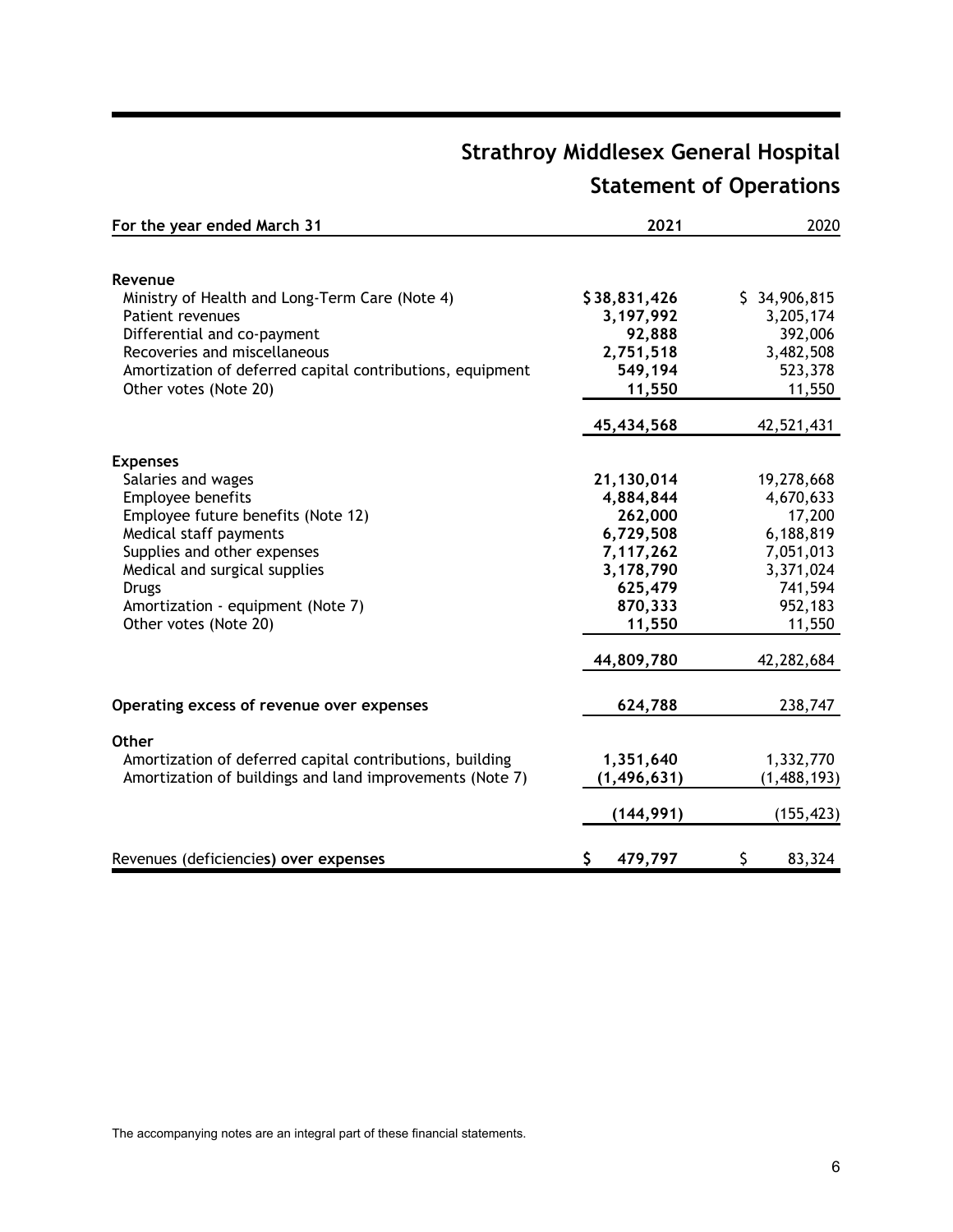# **Strathroy Middlesex General Hospital Statement of Cash Flows**

| For the year ended March 31                                                                                                                            | 2021                               | 2020                                |
|--------------------------------------------------------------------------------------------------------------------------------------------------------|------------------------------------|-------------------------------------|
| Cash provided by (used in)                                                                                                                             |                                    |                                     |
| <b>Operating activities</b><br>Deficiency of revenues over expenses                                                                                    | \$<br>479,797                      | \$<br>83,324                        |
| Items not involving cash<br>Amortization of capital assets (Note 7)<br>Amortization of deferred contributions relating to                              | 2,366,964                          | 2,440,376                           |
| capital assets (Note 9)<br>(Gain) loss on disposal of capital assets<br>Increase (decrease) in post-employment benefits liability                      | (1,900,834)<br>(3, 472)<br>205,600 | (1, 856, 148)<br>2,558<br>(50, 300) |
|                                                                                                                                                        | 1,148,055                          | 619,810                             |
| Net changes in non-cash working capital balances:<br>Accounts receivable                                                                               | (1, 465, 224)                      | (424, 951)                          |
| Inventory<br>Prepaid expenses<br>Accounts payable and accrued liabilities                                                                              | 6,210<br>(141, 547)<br>1,638,143   | 2,534<br>37,655<br>956,053          |
|                                                                                                                                                        | 1,185,637                          | 1,191,101                           |
| <b>Capital activities</b><br>Purchase of capital assets<br>Proceeds on disposal of capital assets                                                      | (1,683,774)<br>9,578               | (2,751,554)                         |
| Contribution received for capital assets                                                                                                               | 1,595,374<br>(78, 822)             | 2,361,873<br>(389, 681)             |
| <b>Financing activities</b><br>Proceeds from capital lease<br>Payments on capital lease<br>Proceeds from long-term debt<br>Repayment of long-term debt | 14,133<br>(15, 450)<br>(250,854)   | (26,980)<br>322,038<br>(249, 656)   |
|                                                                                                                                                        | (252, 171)                         | 45,402                              |
| Increase in cash and equivalents during the year                                                                                                       | 854,644                            | 846,822                             |
| Cash and equivalents, beginning of year                                                                                                                | 6,261,656                          | 5,414,834                           |
| Cash and equivalents, end of year                                                                                                                      | \$7,116,300                        | 6,261,656<br>\$.                    |
| Supplemental Disclosure of Cash Flow Information:                                                                                                      |                                    |                                     |
| Interest paid in the year<br>Interest received in the year                                                                                             | \$<br>24,139<br>47,917             | \$<br>23,007<br>98,039              |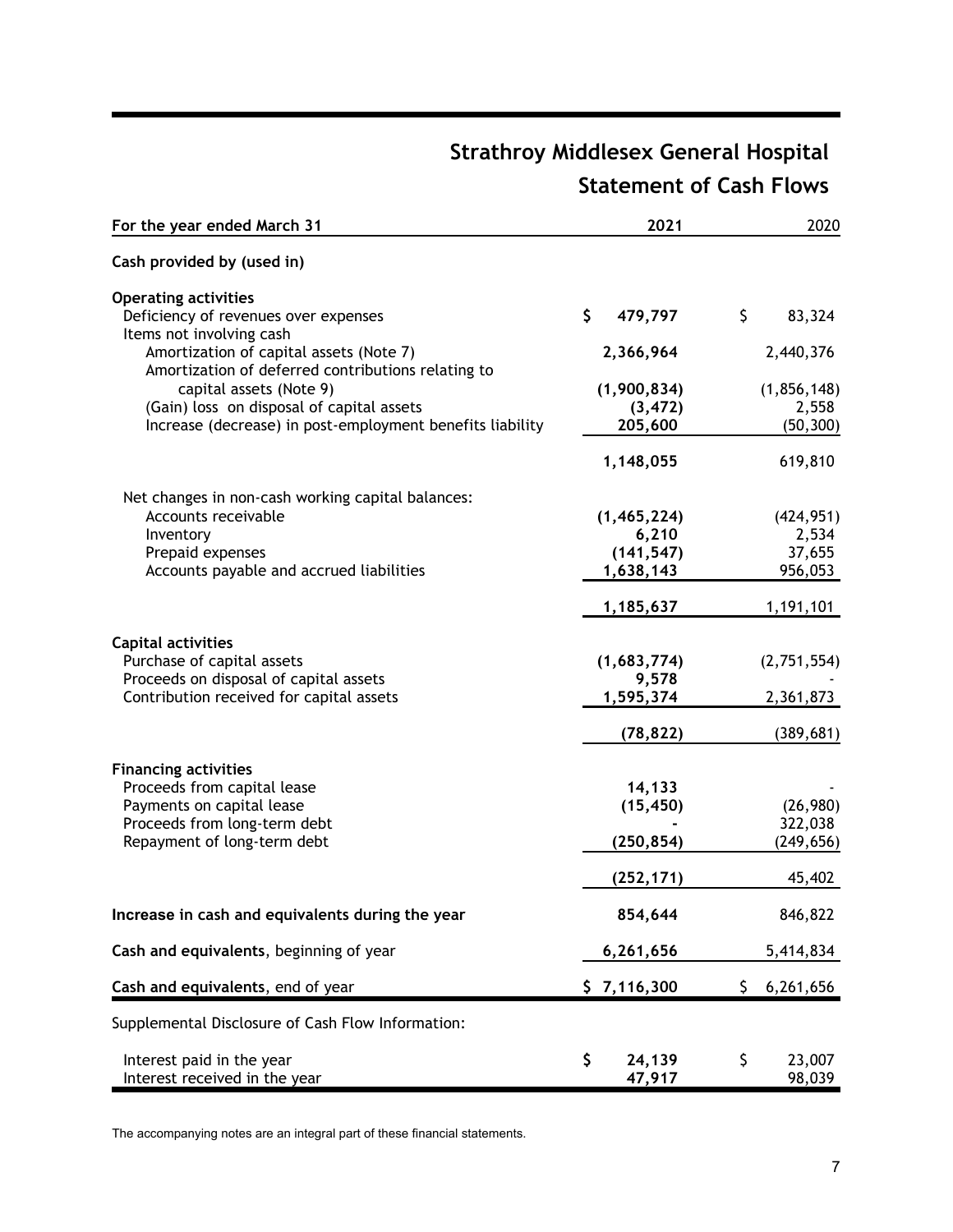MOHLTC and SW LHIN. The financial statements reflect agreed funding arrangements approved by the MOHLTC and SW LHIN

with respect to the year ended March 31, 2021.

**March 31, 2021**

| 1. Significant Accounting Policies |                                                                                                                                                                                                                                                                                                                                                                                                                                                                                                                                                                                                                                                                                                                   |
|------------------------------------|-------------------------------------------------------------------------------------------------------------------------------------------------------------------------------------------------------------------------------------------------------------------------------------------------------------------------------------------------------------------------------------------------------------------------------------------------------------------------------------------------------------------------------------------------------------------------------------------------------------------------------------------------------------------------------------------------------------------|
| <b>Nature of Organization</b>      | Strathroy Middlesex General Hospital (the "Hospital") provides<br>health care services to the residents of Strathroy and<br>surrounding areas. The Hospital, incorporated without share<br>capital under the Corporations Act of Ontario, is a charitable<br>organization within the meaning of the Income Tax Act<br>(Canada).                                                                                                                                                                                                                                                                                                                                                                                   |
|                                    | The Hospital is a registered charity and, as such, is exempt<br>from income taxes under the Income Tax Act (Canada).                                                                                                                                                                                                                                                                                                                                                                                                                                                                                                                                                                                              |
| <b>Basis of Accounting</b>         | The financial statements of the Hospital have been prepared in<br>accordance with Canadian public sector accounting standards<br>for government not-for-profit organizations, including the 4200<br>series of standards, as issued by the Public Sector Accounting<br>Board ("PSAB for Government NPOs"). The Strathroy Middlesex<br>General Hospital Foundation is a separate entity whose<br>financial information is reported separately from the Hospital.                                                                                                                                                                                                                                                    |
| <b>Management Estimates</b>        | The preparation of financial statements in conformity with<br>PSAB for Government NPOs requires management to make<br>estimates and assumptions that affect the reported amount of<br>assets and liabilities, the disclosure of contingent assets and<br>liabilities at the date of the financial statements, and the<br>reported amounts of revenue and expenses during the period.<br>Actual results could differ from these estimates. Areas of key<br>estimation include determination of the allowance for doubtful<br>accounts, actuarial estimation of post-employment benefits,<br>amortization of capital assets and deferred revenue and<br>significant revenue accruals for pandemic funding (Note 4). |
| <b>MOHLTC and SW LHIN Funding</b>  | Under the Health Insurance Act and the regulations thereto, the<br>Hospital is funded primarily by the Province of Ontario in<br>accordance with budget arrangements established by the                                                                                                                                                                                                                                                                                                                                                                                                                                                                                                                           |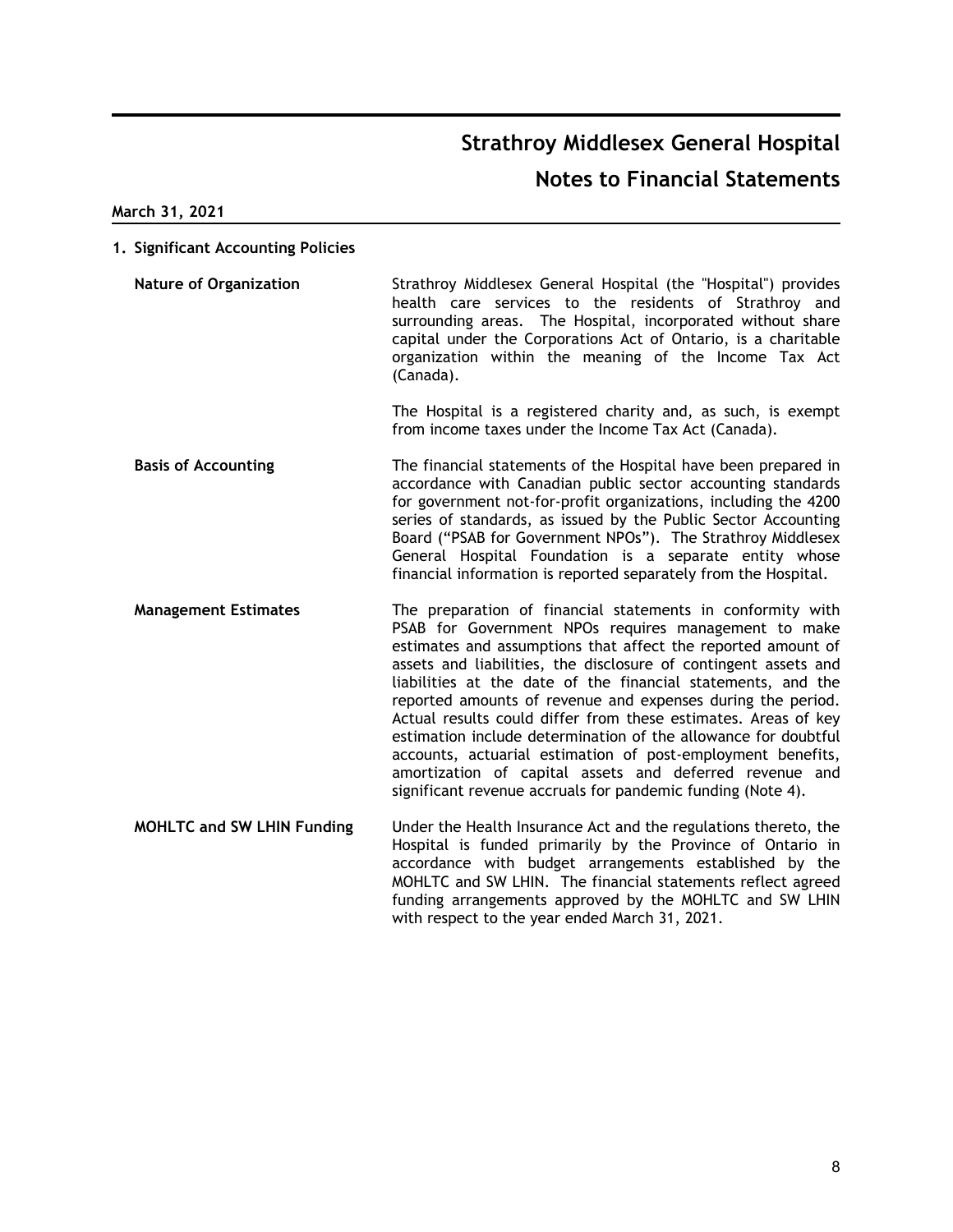**March 31, 2021**

#### **1. Significant Accounting Policies (continued)**

**Revenue Recognition** The Hospital follows the deferral method of accounting for contributions, which include donations and government grants.

> Under the Health Insurance Act and Regulations thereto, the Hospital is funded primarily by the Province of Ontario in accordance with budget arrangements established by the Ministry of Health and Long-term Care ("MOHLTC"), and the South West Local Health Integration Network ("SW LHIN"). The Hospital has entered into a Hospital Service Accountability Agreement (the "H-SAA") for fiscal 2021 with the MOHLTC and SW LHIN that sets out the rights and obligations of the parties to the H-SAA in respect of funding provided to the Hospital by the MOHLTC/SW LHIN. The H-SAA also sets out the performance standards and obligations of the Hospital that establish acceptable results for the Hospital's performance in a number of areas.

> If the Hospital does not meet its performance standards or obligations, the MOHLTC/SW LHIN has the right to adjust funding received by the Hospital. The Ministry/SW LHIN is not required to communicate certain funding adjustments until after the submission of year-end data. Since this data is not submitted until after completion of the financial statements, the amount of MOHLTC/SW LHIN funding received by the Hospital during the year may be increased or decreased subsequent to year end.

> Grants approved but not received at the end of an accounting period are accrued. Where a portion of a grant relates to future period, it is deferred and recognized in that subsequent period.

> Unrestricted contributions are recognized as revenue when received or receivable if the amount can be reasonably estimated and collection is reasonably assured.

> Restricted contributions for the purchase of capital assets are deferred and amortized into revenue at a rate corresponding with the amortization rate for the related capital assets.

> Amortization of buildings is not funded by the SW LHIN and accordingly the amortization of buildings has been reflected as an undernoted item in the statement of operations with the corresponding realization of revenue for deferred contributions.

> The revenues from government volume-based services and from chargeable-to-patient activities are recognized when the services are provided/performed.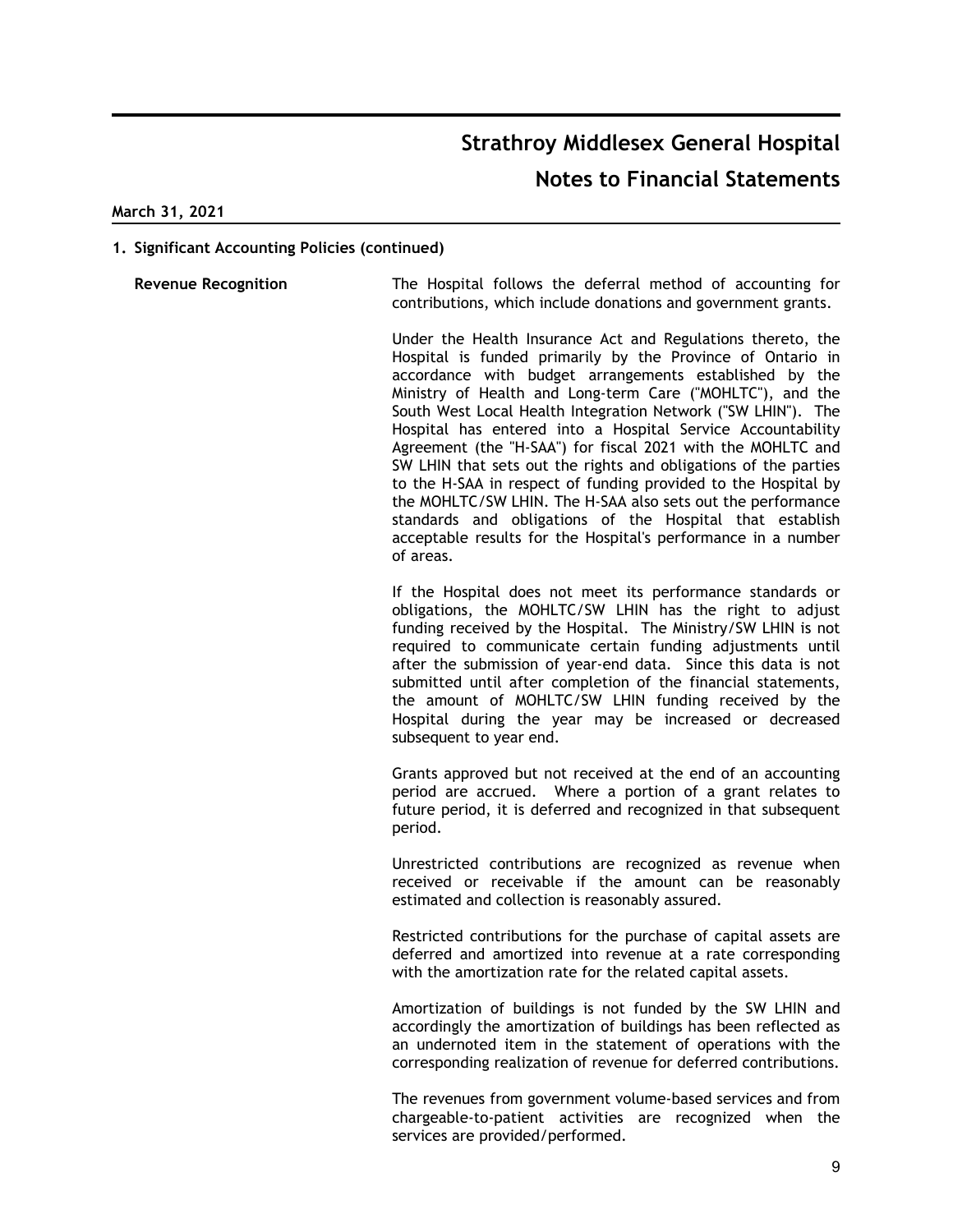## **Notes to Financial Statements**

**March 31, 2021**

#### **1. Significant Accounting Policies (continued)**

| <b>Financial Instruments</b> | The Hospital classifies its financial instruments as either fair<br>value or amortized cost. The Hospital's accounting policy for<br>each category is as follows:                                                                                                                                                                                                                                                                                                                                                                                                                                                                                                                                                                                                   |  |  |
|------------------------------|---------------------------------------------------------------------------------------------------------------------------------------------------------------------------------------------------------------------------------------------------------------------------------------------------------------------------------------------------------------------------------------------------------------------------------------------------------------------------------------------------------------------------------------------------------------------------------------------------------------------------------------------------------------------------------------------------------------------------------------------------------------------|--|--|
|                              | Fair value<br>This category includes cash.                                                                                                                                                                                                                                                                                                                                                                                                                                                                                                                                                                                                                                                                                                                          |  |  |
|                              | Amortized cost<br>This category includes accounts receivable, accounts payable<br>and accrued liabilities. They are initially recognized at cost and<br>subsequently carried at amortized cost using the effective<br>interest rate method, less any impairment losses on financial<br>assets.                                                                                                                                                                                                                                                                                                                                                                                                                                                                      |  |  |
|                              | Transaction costs related to financial instruments in the<br>amortized cost category are added to the carrying value of the<br>instrument.                                                                                                                                                                                                                                                                                                                                                                                                                                                                                                                                                                                                                          |  |  |
|                              | Writedowns on financial assets in the amortized cost category<br>are recognized when the amount of a loss is known with<br>sufficient precision, and there is no realistic prospect of<br>Financial assets are then written down to net<br>recovery.<br>recoverable value with the writedown being recognized in the<br>statement of operations.                                                                                                                                                                                                                                                                                                                                                                                                                    |  |  |
| Inventory                    | Inventory is valued at the lower of cost and net realizable<br>value. Cost is determined on the first-in first-out basis.<br>Inventory consists of pharmaceuticals that are used in the<br>Hospital's operations and not for sale purposes.                                                                                                                                                                                                                                                                                                                                                                                                                                                                                                                         |  |  |
| <b>Capital Assets</b>        | Purchased capital assets are recorded at cost less accumulated<br>amortization. Contributed capital assets are recorded at fair<br>value at the date of contribution. Repairs and maintenance<br>costs are charged to expense. Betterments that extend the<br>estimated useful life of an asset are capitalized. When a<br>capital asset no longer contributes to the Hospital's ability to<br>provide services or the value of future economic benefits<br>associated with the capital asset is less than its net book value,<br>the carrying value of the capital asset is reduced to reflect the<br>decline in the asset's value. Construction in progress is not<br>amortized until construction is substantially complete and the<br>assets are ready for use. |  |  |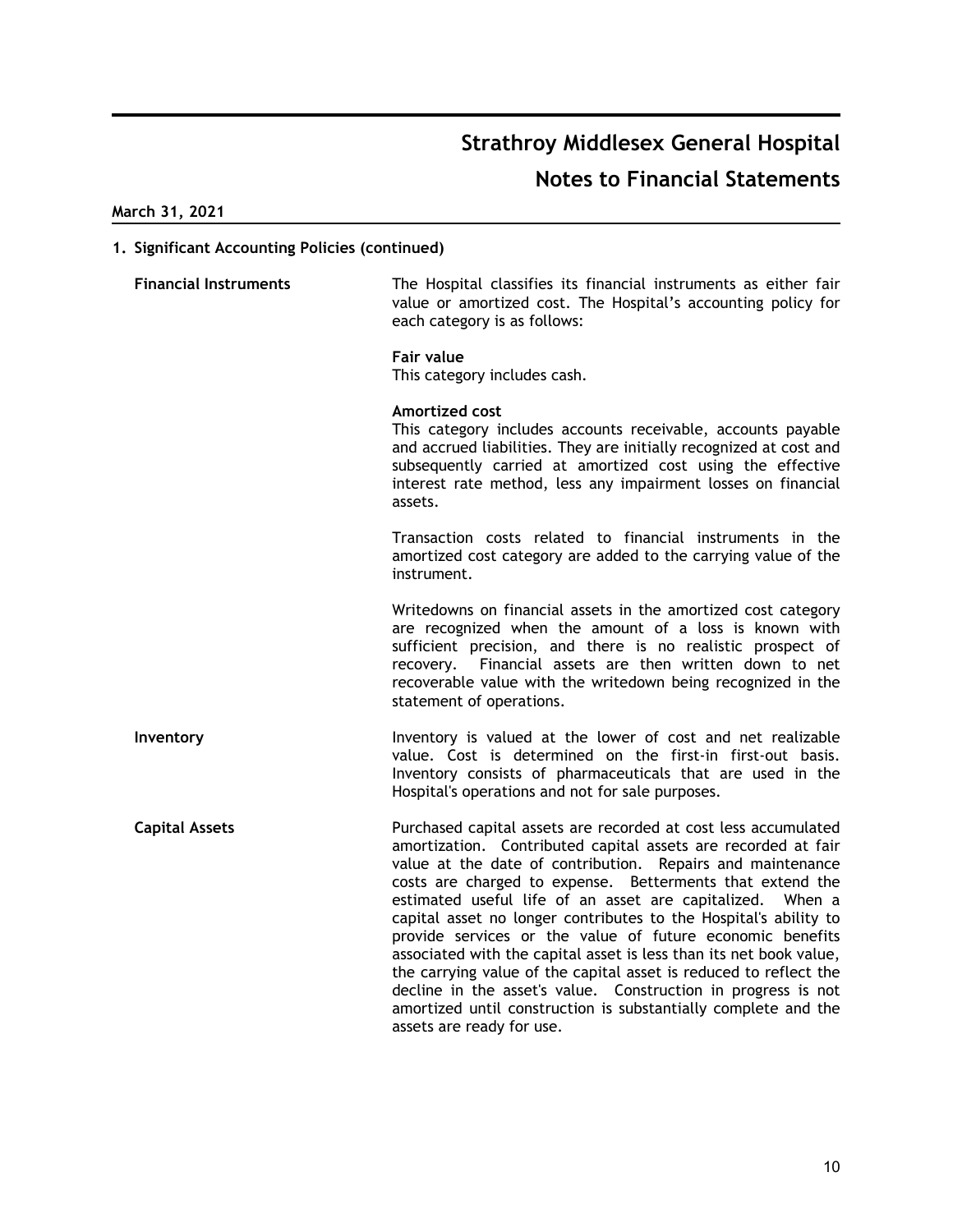**March 31, 2021**

| 1. Significant Accounting Policies (continued) |                                                                                                                                                                                                                                                                                                                                                   |
|------------------------------------------------|---------------------------------------------------------------------------------------------------------------------------------------------------------------------------------------------------------------------------------------------------------------------------------------------------------------------------------------------------|
| <b>Capital Assets (continued)</b>              | Capital assets are capitalized on acquisition and amortized on a<br>straight-line basis over their useful lives, which has been<br>estimated to be as follows:                                                                                                                                                                                    |
|                                                | Building and related service equipment<br>$5 - 40$ years<br>$3 - 20$ years<br>Major equipment<br>Buildings for future expansion<br>20 years                                                                                                                                                                                                       |
| Leases                                         | Leases meeting certain criteria are accounted for as capital<br>leases. The imputed interest is charged against income and the<br>capitalized value is amortized over its estimated useful life.<br>Obligations under capital lease are reduced by lease payments<br>net of imputed interest.                                                     |
|                                                | Leases not meeting certain criteria are accounted for as<br>operating leases. These costs are expensed according to the<br>period for which they relate.                                                                                                                                                                                          |
| <b>Contributed Services</b>                    | Volunteers contribute numerous hours to assist the Hospital in<br>carrying out certain charitable aspects of its service delivery<br>activities. The fair value of these contributed services is not<br>readily determinable and, as such, is not reflected in these<br>financial statements.                                                     |
| <b>Pension Plan</b>                            | The Hospital participates in a multi-employer defined benefit<br>pension plan, however, sufficient information is not available<br>to use defined benefit accounting. Therefore, the Hospital<br>accounts for the plan as if it were a defined contribution plan,<br>recognizing contributions as an expense in the year to which<br>they relate. |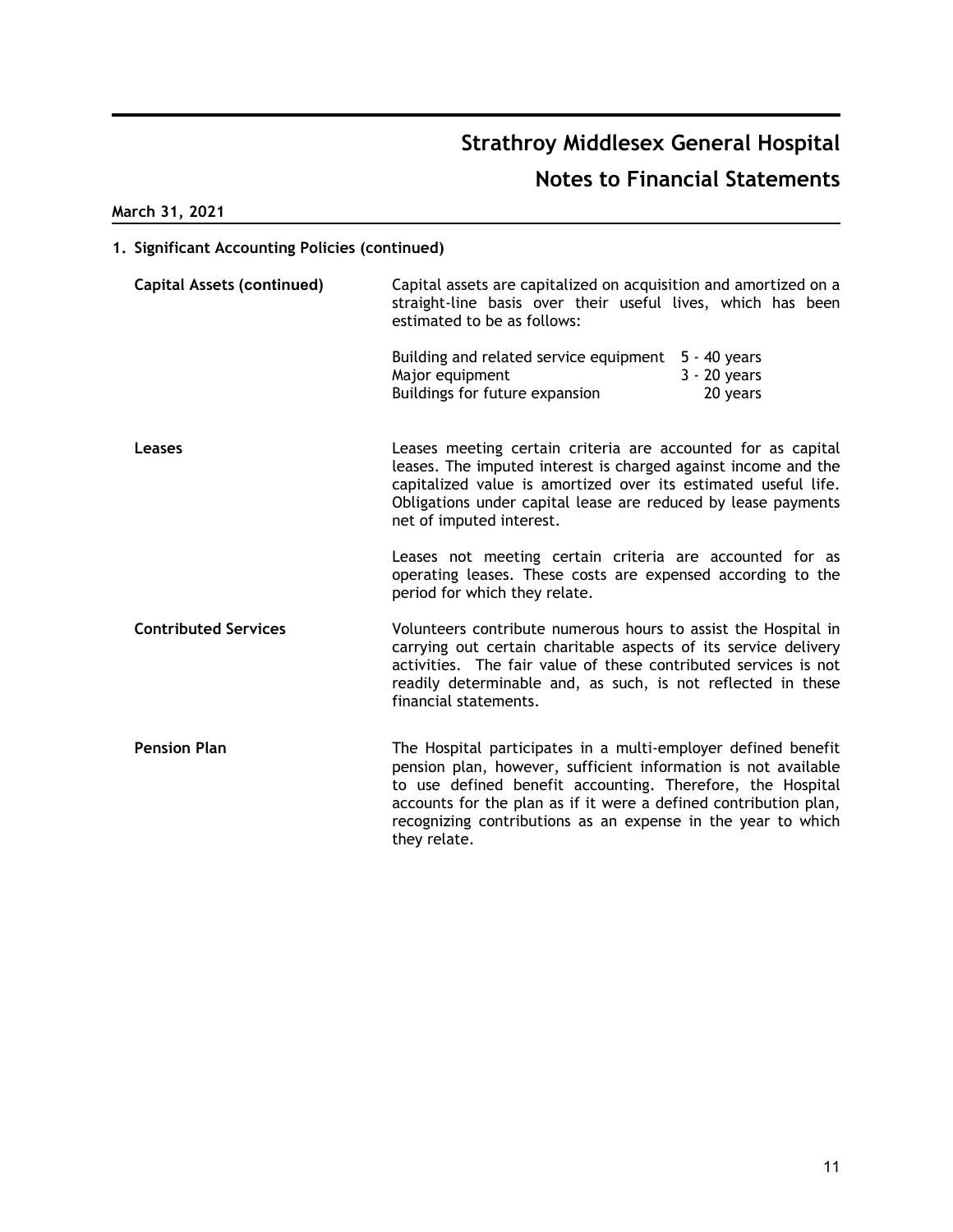**March 31, 2021**

### **1. Significant Accounting Policies (continued)**

| <b>Retirement and Post-Employment</b><br><b>Benefits</b> |         | The Hospital provides defined retirement and post-employment<br>benefits to certain employee groups. These benefits include<br>pension, health and dental. The Hospital has adopted the<br>following policies with respect to accounting for these<br>employee benefits:                                                                                                                                                                                                                                                                        |
|----------------------------------------------------------|---------|-------------------------------------------------------------------------------------------------------------------------------------------------------------------------------------------------------------------------------------------------------------------------------------------------------------------------------------------------------------------------------------------------------------------------------------------------------------------------------------------------------------------------------------------------|
|                                                          | (i)     | The costs of post-employment future benefits are<br>actuarially determined using management's best<br>estimate of health care costs, disability recovery rates<br>and discount rates. Adjustments to these costs arising<br>from changes in estimates and experience gains and<br>losses are amortized to income over the estimated<br>average remaining service life of the employee groups<br>on a straight line basis. Plan amendments, including<br>past service costs are recognized as an expense in the<br>period of the plan amendment. |
|                                                          | (i)     | The costs of the multi-employer defined benefit<br>pension are the employer's contributions due to the<br>plan in the period.                                                                                                                                                                                                                                                                                                                                                                                                                   |
|                                                          | (iii)   | The discount used in the determination of the above-<br>mentioned liabilities is equal to the Hospital's internal<br>rate of borrowing.                                                                                                                                                                                                                                                                                                                                                                                                         |
| <b>Vacation Pay</b>                                      | earned. | Vacation pay is accrued for all employees as entitlement is                                                                                                                                                                                                                                                                                                                                                                                                                                                                                     |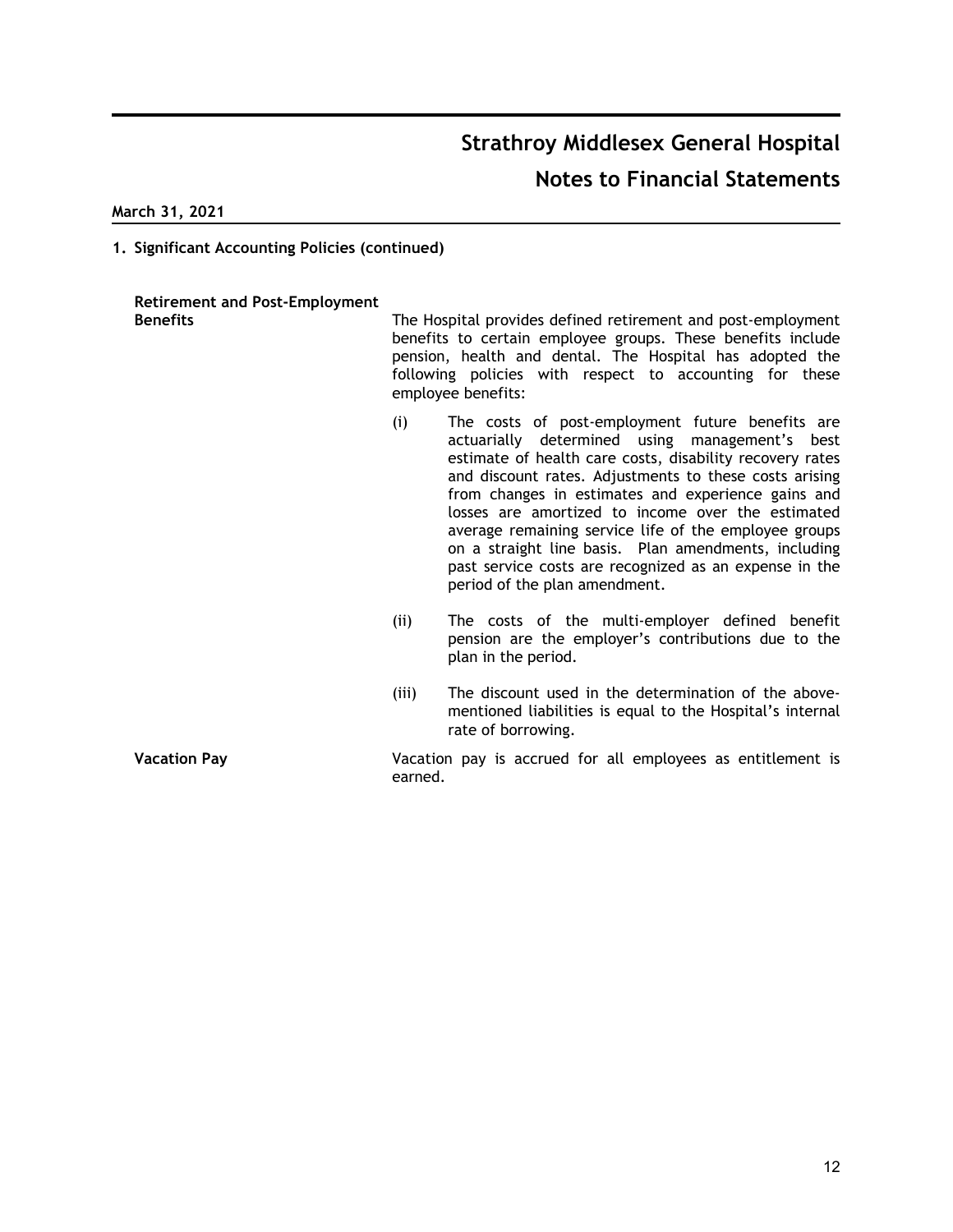#### **March 31, 2021**

#### **2. Financial Instrument Classification**

The following table provides cost and fair value information of financial instruments by category. The maximum exposure to credit risk would be the carrying value shown below.

|                                                                                                             |                  | <b>Fair Value Amortized Cost</b>        | <b>Total</b>                                     |
|-------------------------------------------------------------------------------------------------------------|------------------|-----------------------------------------|--------------------------------------------------|
| March 31, 2021<br>Cash<br>Accounts receivable<br>Accounts payable and accrued liabilities<br>Long-term debt | \$7,116,300      | \$<br>2,818,352<br>7,620,330<br>646,588 | \$7,116,300<br>2,818,352<br>7,620,330<br>646,588 |
|                                                                                                             | \$7,116,300      | \$11,085,270                            | \$18,201,570                                     |
| March 31, 2020<br>Cash<br>Accounts receivable<br>Accounts payable and accrued liabilities<br>Long-term debt | \$6,261,656<br>٠ | 1,353,128<br>5,982,187<br>897,441       | 6,261,656<br>1,353,128<br>5,982,187<br>897,441   |
|                                                                                                             | \$6,261,656      | \$8,232,756                             | \$14,494,412                                     |

The cash is a level 1 fair value measurement which are those derived from quoted prices (unadjusted) in active markets for identical assets or liabilities using the last bid price.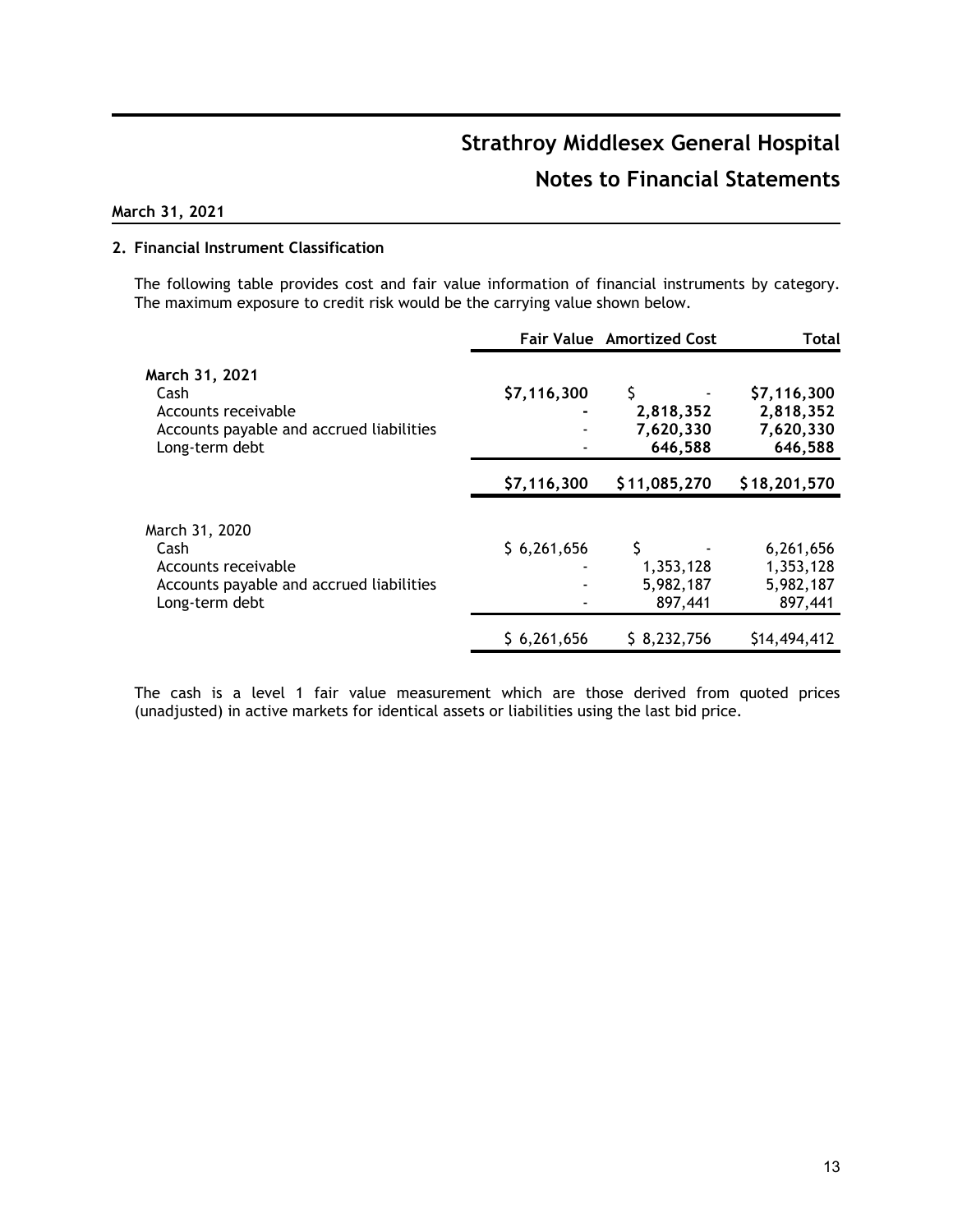#### **March 31, 2021**

#### **3. Accounts Receivable**

|                                                                            |                                                                |                                                         | <b>Past Due</b>                      |                                        |                      |                       |
|----------------------------------------------------------------------------|----------------------------------------------------------------|---------------------------------------------------------|--------------------------------------|----------------------------------------|----------------------|-----------------------|
|                                                                            | Total                                                          | Current                                                 | $31 - 60$<br>days                    | $61 - 90$<br>days                      | $91 - 120$<br>days   | $> 120$ days          |
| Inpatients<br>Outpatients<br><b>OHIP</b><br><b>MOHLTC</b><br>Miscellaneous | \$<br>$12,360$ \$<br>55,950<br>398,912<br>1,708,690<br>667,440 | $5,770$ \$<br>40,487<br>347,118<br>1,708,690<br>666,825 | $1,635$ \$<br>9,224<br>50,180<br>469 | $3,105$ \$<br>4,912<br>387<br>٠<br>146 | 630 \$<br>198<br>807 | 1,220<br>1,129<br>420 |
| Gross receivables                                                          | 2,843,352                                                      | 2,768,890                                               | 61,508                               | 8,550                                  | 1,635                | 2,769                 |
| Less: Impairment<br>allowances                                             | (25,000)                                                       | (25,000)                                                |                                      |                                        |                      |                       |
| Net receivables                                                            |                                                                | \$2,818,352 \$2,743,890 \$                              | $61,508$ \$                          | $8,550$ \$                             | $1,635$ \$           | 2,769                 |

Included in the MOHLTC balance is \$1,151,593 of funding relating to additional Ministry funding to alleviate the cost pressures and lost revenues relating to COVID-19 (Note 4).

The amounts aged greater than 90 days owing from patients that have not had corresponding impairment allowances setup against them are collectible based on the Hospital's past experience. Management has reviewed the individual balances and based on credit equitability of debtors and their past history of payment.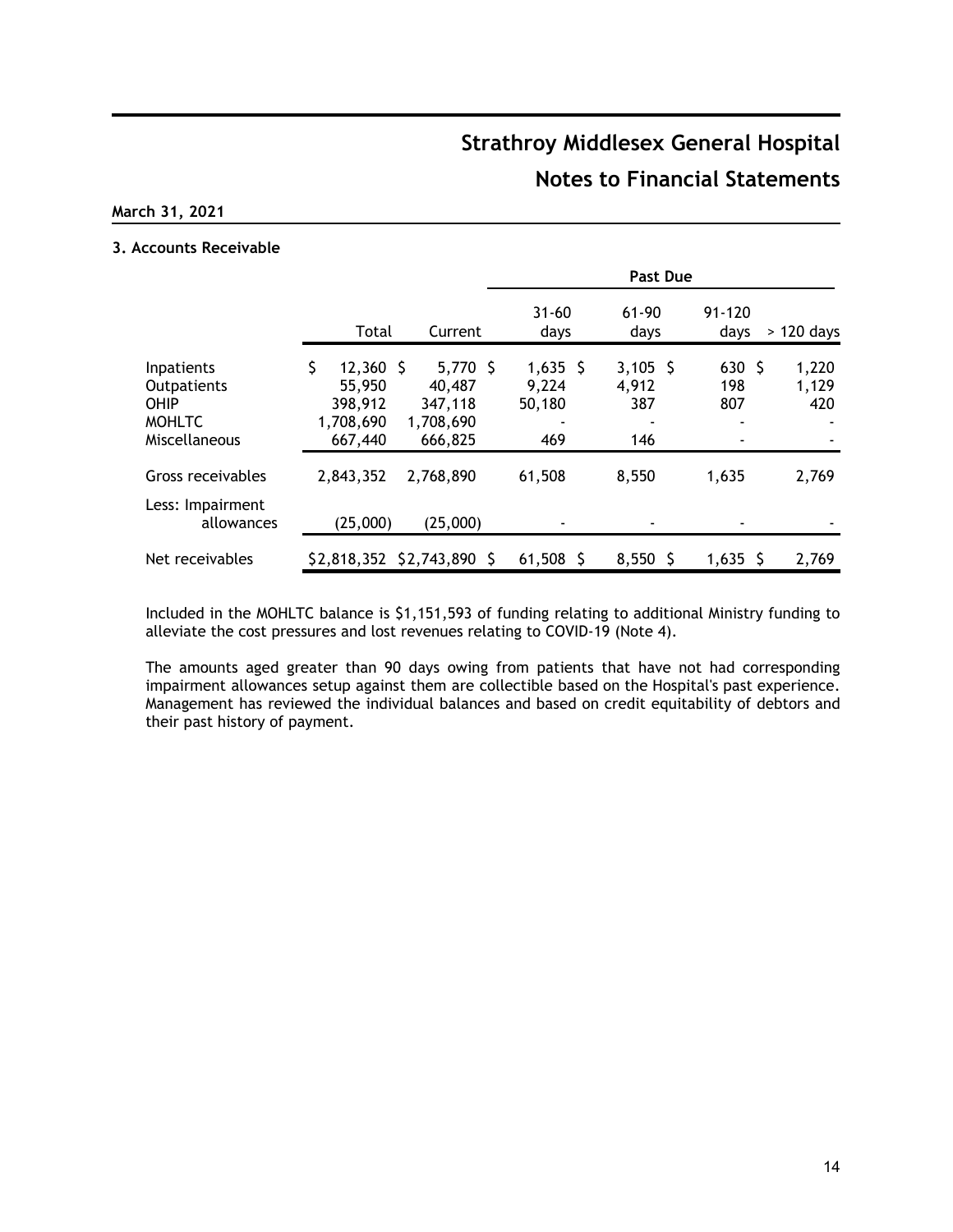#### **March 31, 2021**

#### **4. COVID-19 Ministry of Health Funding**

In response to the ongoing COVID-19 pandemic, the MOH has announced funding programs to assist hospitals with incremental operating and capital costs and revenue decreases as a result of COVID-19. Additionally, as part of the broad based funding reconciliation, the MOH is allowing hospitals to reallocate surplus funding that otherwise would have been repayable from certain programs to offset budget constraints created by COVID-19. The Hospital has claimed the amounts for each funding program in the year:

|                                                                                    | <b>Received</b>                            | Accrued                         | Total                             |
|------------------------------------------------------------------------------------|--------------------------------------------|---------------------------------|-----------------------------------|
| Incremental Expense Reimbursement<br>Lost Non-Ministry Revenue<br>Unearned Funding | 774,716 S<br>$\overline{\phantom{0}}$<br>۰ | 655,859<br>495,734<br>1,395,937 | 1,430,575<br>495,734<br>1,395,937 |
|                                                                                    | 774,716 \$                                 | 2,547,530 \$                    | 3,322,246                         |

Management's estimate of the Hospital's MOH revenue is based on guidance which continues to evolve and the impacts of COVID-19 on the Hospital's operations, revenues and expenses. The guidance includes the maximum amount of funding potentially available to the Hospital, as well as the criteria for eligibility. As a result, there is measurement uncertainty associated with the MOH revenue related to COVID-19.

The amount accrued by management for each funding program is based on the financial results of the Hospital for the year, taking into account additional COVID-related cost pressures. The funding is subject to review and reconciliation in subsequent periods, funding recognized as revenue during the period may be increased or decreased in subsequent periods.

At the date of the approval of these financial statements, the amount of total funding is estimated at \$3,322,246 with \$1,151,593 (Note 3) to be received subsequent to year-end for incremental expenses and lost non-Ministry revenues, and \$1,395,937 of unearned funding to be recognized as revenue. The funding amounts have been recognized as one-time funding and are included in the MOHLTC revenue line of the Statement of Operations.

| 5. Accounts Payable and Accrued Liabilities |             |           |
|---------------------------------------------|-------------|-----------|
|                                             | 2021        | 2020      |
| Ministry of Health and Long-term Care       | \$2,727,873 | 1,391,170 |
| Trade                                       | 404,919     | 482,567   |
| Wages and other accruals                    | 4,487,538   | 4,108,450 |
|                                             | \$7,620,330 | 5,982,187 |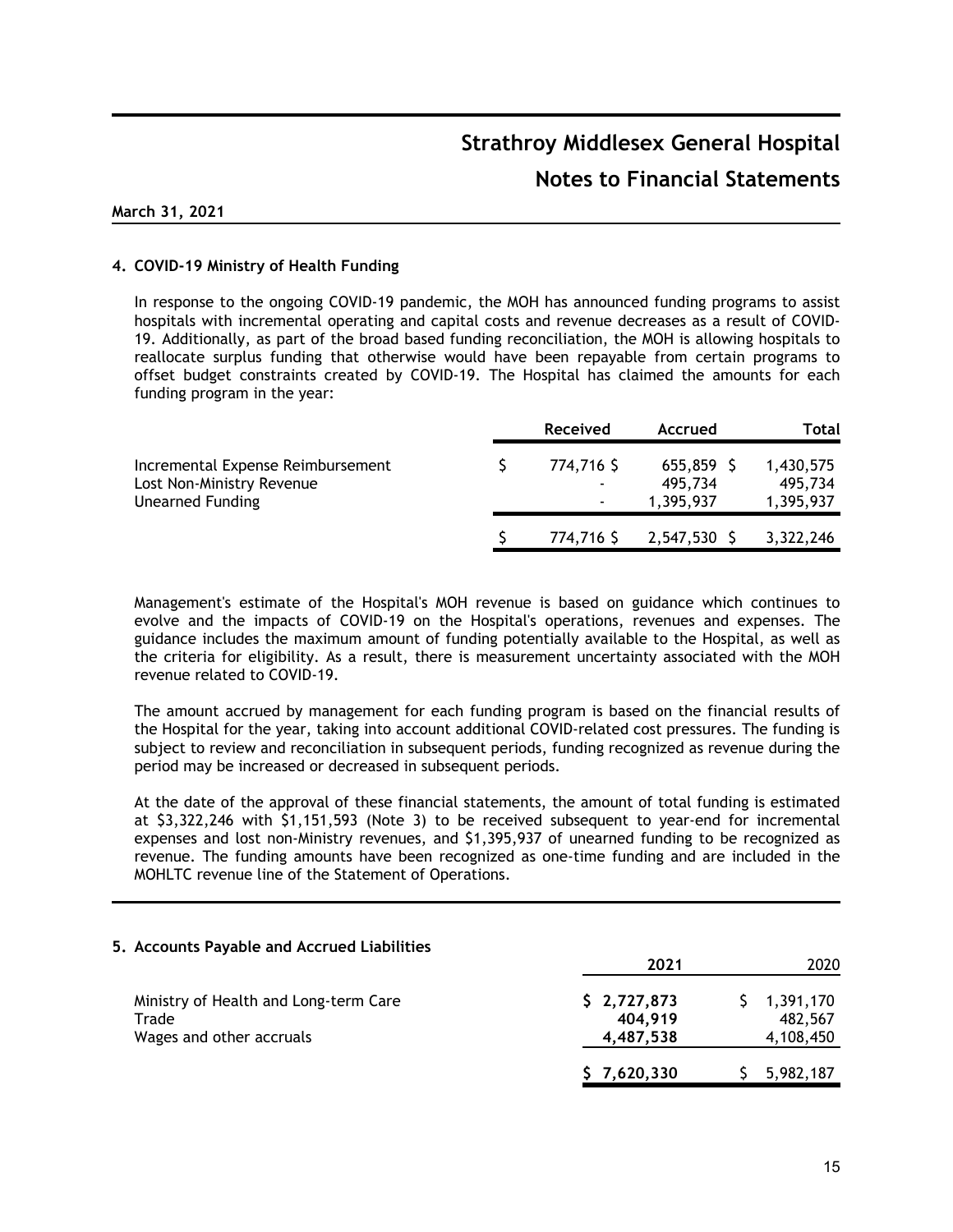#### **March 31, 2021**

| 6. Inventory       | 2021    | 2020    |
|--------------------|---------|---------|
| Pharmacy inventory | 105,138 | 111,348 |

Inventory is carried at cost, which exceeds net realizable value.

#### **7. Capital Assets**

|                                                                                                  |                                                     |                                | 2021                        |                      |                                      |    | 2020                        |
|--------------------------------------------------------------------------------------------------|-----------------------------------------------------|--------------------------------|-----------------------------|----------------------|--------------------------------------|----|-----------------------------|
|                                                                                                  | Cost                                                |                                | Accumulated<br>Amortization |                      | Cost                                 |    | Accumulated<br>Amortization |
| Land<br>Building and related<br>service equipment<br>Major equipment<br>Construction in progress | \$<br>92,528<br>45,350,466<br>24,621,730<br>781,717 | \$<br>25,264,807<br>21,930,269 |                             | \$                   | 92,528<br>45,000,956<br>24, 137, 720 | \$ | 23,768,175<br>21, 122, 367  |
|                                                                                                  | \$70,846,441                                        | \$47,195,076                   |                             |                      | \$69,231,204                         |    | \$44,890,542                |
| Net book value                                                                                   |                                                     | \$23,651,365                   |                             |                      |                                      |    | \$24,340,662                |
| The amortization charge for the year is as follows:                                              |                                                     |                                |                             |                      | 2021                                 |    | 2020                        |
| <b>Building</b><br>Equipment                                                                     |                                                     |                                |                             | 1,496,631<br>870,333 |                                      | \$ | 1,488,193<br>952,183        |
|                                                                                                  |                                                     |                                | S.                          | 2,366,964            |                                      | Ş. | 2,440,376                   |

Included in major equipment is equipment under capital lease with a cost of \$78,324 (2020 - \$64,191) and accumulated amortization of \$39,319 (2020 - \$23,537). Amortization expense includes amortization on equipment under capital lease of \$15,782 (2020 - \$12,838).

Capital asset additions in 2021 amounted to \$332,377 (2020 - \$3,066,264) in building and related service equipment, \$553,101 (2020 - \$448,867) in major equipment, \$1,653,367 (2020 - \$2,557,782) in construction in progress, and \$nil in land improvements (2020 -\$239,284), totaling \$2,538,845 (2020 - \$6,072,913). There were transfers of \$871,650 (2020 - \$3,558,646) from construction in progress and asset retirements of \$69,091 (2020 - \$69,431) in major equipment.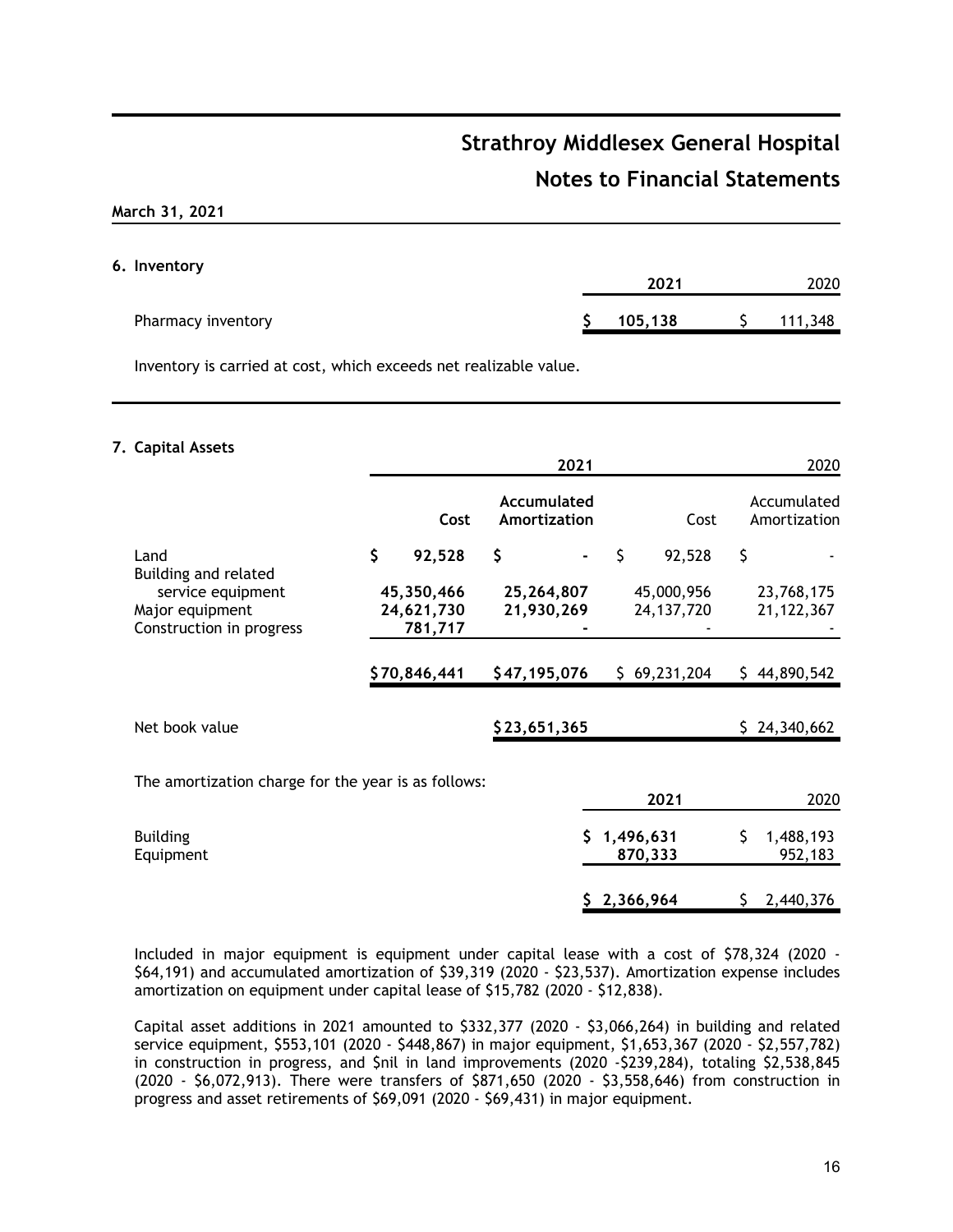### **Notes to Financial Statements**

#### **March 31, 2021**

#### **8. Bank Indebtedness**

As at March 31, 2021, the Hospital had \$8,000,000 in available credit (2020 - \$6,000,000), consisting of a \$7,000,000 operating line (2020 - \$5,000,000) and \$1,000,000 (2020 - \$1,000,000) in available transfers from Four Counties Health Services. At year end, there were no draws on the operating line and \$559,099 (2020 - \$714,508) was drawn from Four Counties Health Services.

#### **9. Deferred Contributions Relating to Capital Assets**

Deferred capital contributions represent the unamortized amount and unspent amount of donations and grants received for the purchase of capital assets. The amortization of capital contributions is recorded as revenue in the statement of operations.

|                            | 2021         | 2020          |
|----------------------------|--------------|---------------|
| Balance, beginning of year | \$22,312,885 | \$21,807,160  |
| Contributions received     | 1,595,374    | 2,361,873     |
| Amortized to revenue       | (1,900,834)  | (1, 856, 148) |
| Balance, end of year       | \$22,007,425 | \$22,312,885  |
|                            |              |               |

As at March 31, 2021 there was \$1,183,370 (2020 - \$713,234) of deferred capital contributions received which were not spent.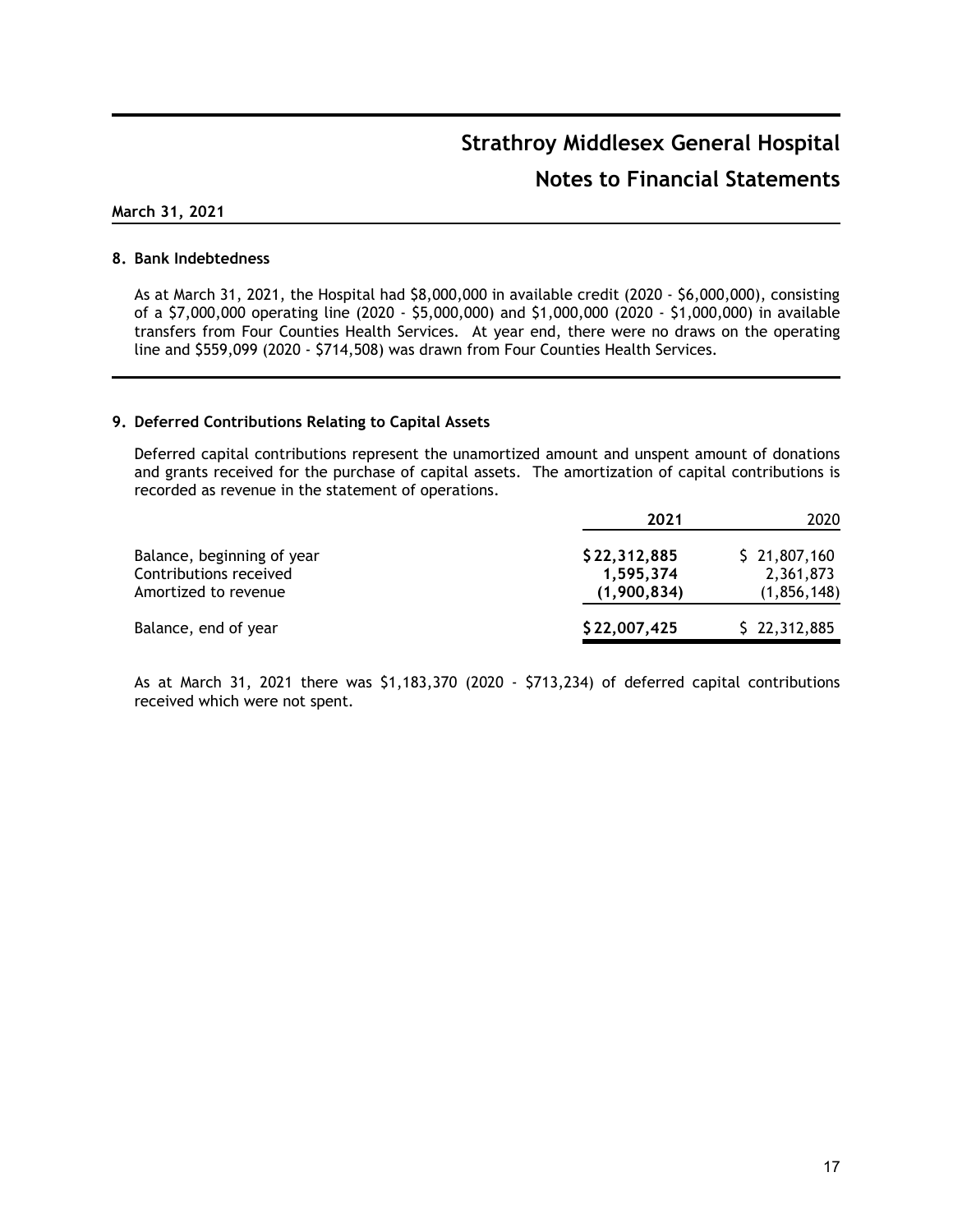#### **March 31, 2021**

#### **10. Long-term Debt**

Long-term debt reported on the statement of financial position is comprised of the following:

|                                                                                                                                                                             | 2021               | 2020               |
|-----------------------------------------------------------------------------------------------------------------------------------------------------------------------------|--------------------|--------------------|
| Equipment loan - 0% interest, due February 2022,<br>repayable in monthly installments of \$7,954, secured<br>by operating room equipment with a carrying value<br>of \$Nil. | \$<br>87,490       | 182,934            |
| Equipment loan - 3% interest, due September 2025,<br>repayable in monthly installments of \$7,584, unsecured                                                                | 364,620            | 457,185            |
| Equipment loan - 3% interest, due March 2024,<br>repayable in monthly installments of \$5,787, unsecured                                                                    | 194,478            | 257,323            |
| Less: current portion                                                                                                                                                       | 646,588<br>233,292 | 897,442<br>237,016 |
|                                                                                                                                                                             | 413,296            | 660,426            |

Principal repayments required on long-term debt over the next five years are as follows:

| Year |   | Amount  |
|------|---|---------|
| 2022 | S | 233,292 |
| 2023 |   | 150,101 |
| 2024 |   | 149,740 |
| 2025 |   | 88,818  |
| 2026 |   | 24,637  |
|      |   | 646,588 |

Amounts to be recovered from the Strathroy Middlesex General Hospital Foundation over the next five years in relation to the equipment loan disclosed above are as follows:

| Year |   | Amount  |
|------|---|---------|
| 2022 | Ş | 233,292 |
| 2023 |   | 150,101 |
| 2024 |   | 149,740 |
| 2025 |   | 88,818  |
| 2026 |   | 24,637  |
|      |   | 646,588 |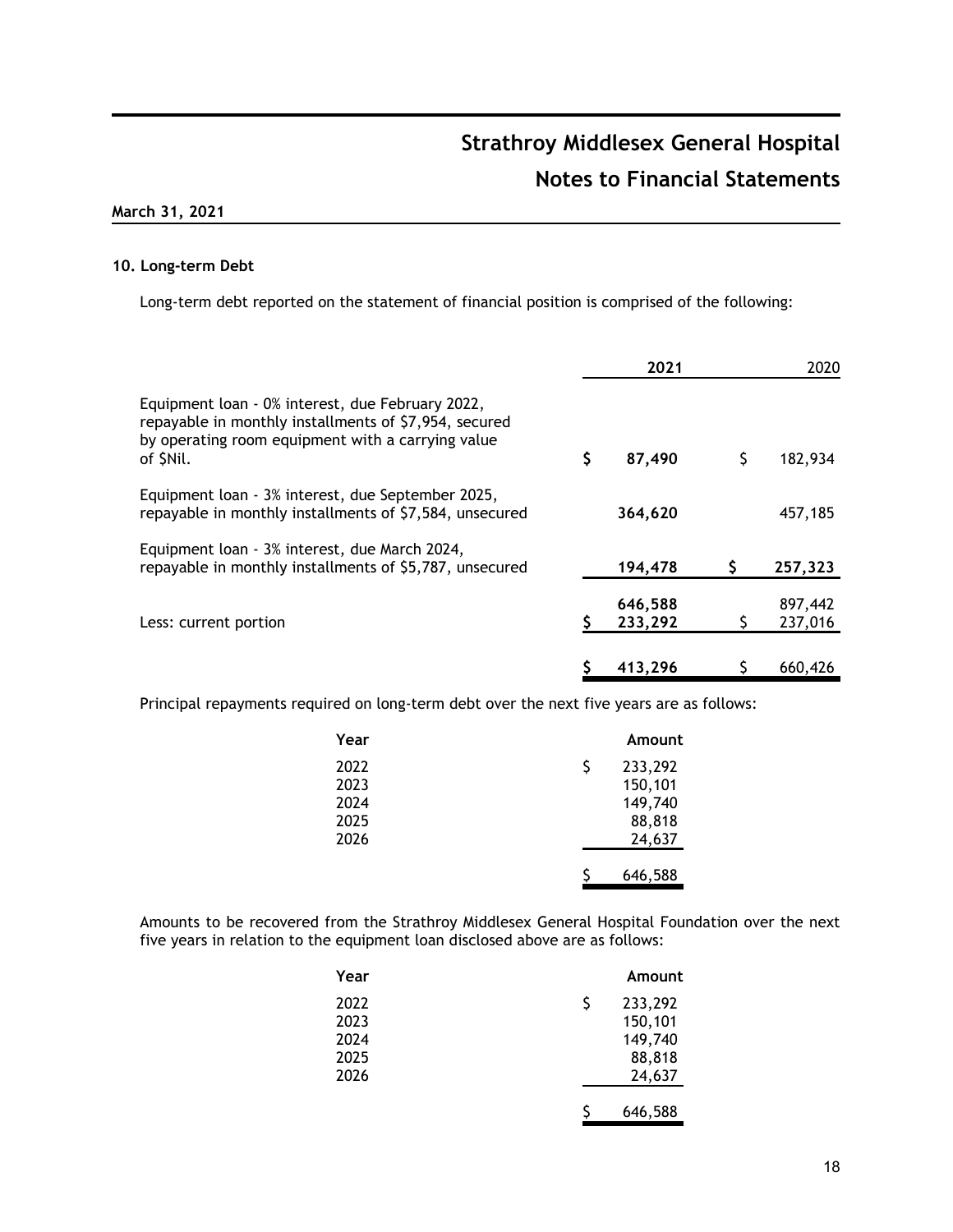#### **March 31, 2021**

| 11. Obligation Under Capital Lease                                                                                                                                                                                                   | 2021             | 2020             |
|--------------------------------------------------------------------------------------------------------------------------------------------------------------------------------------------------------------------------------------|------------------|------------------|
| Obligation under capital lease - 6.25% due May 2023,<br>repayable in monthly installments of \$1,242<br>principal and interest<br>Obligation under capital lease - 4.90% due May 2024,<br>repayable in monthly installments of \$324 | 30,127           | 42,718           |
| principal and interest                                                                                                                                                                                                               | 11,273           |                  |
| Less current portion                                                                                                                                                                                                                 | 41,400<br>16,806 | 42,718<br>12,591 |
|                                                                                                                                                                                                                                      | 24.594           | 30,127           |

Obligations under capital lease are secured by specific digital imaging equipment.

Principal payments required on obligations under capital lease for the next three years are as follows:

| Year                         | Amount                           |
|------------------------------|----------------------------------|
| 2022<br>2023<br>2024<br>2025 | 16,806<br>17,838<br>6,220<br>536 |
|                              | 41,400                           |

#### **12. Post-Employment Benefits**

#### Retirement Benefits

The Healthcare of Ontario Pension Plan (HOOPP) has substantially all of the full-time employees enrolled in it. On October 1, 2015, all part-time and non-full-time employees became eligible to join the Plan immediately. Some of the part-time employees are enrolled into HOOPP. Contributions to the plan made during the year by the Hospital on behalf of these employees amounted to \$1,867,162 (2020 - \$1,777,209). Contributions to the plan made during the year by the employees amounted to \$1,481,879 (2020 - \$1,410,479). These are included in the "Employee Benefits" section of the Statement of Operations. For 2021, the Hospital had a liability of \$347,147 (2020 - \$308,301), associated with the Pension Plan.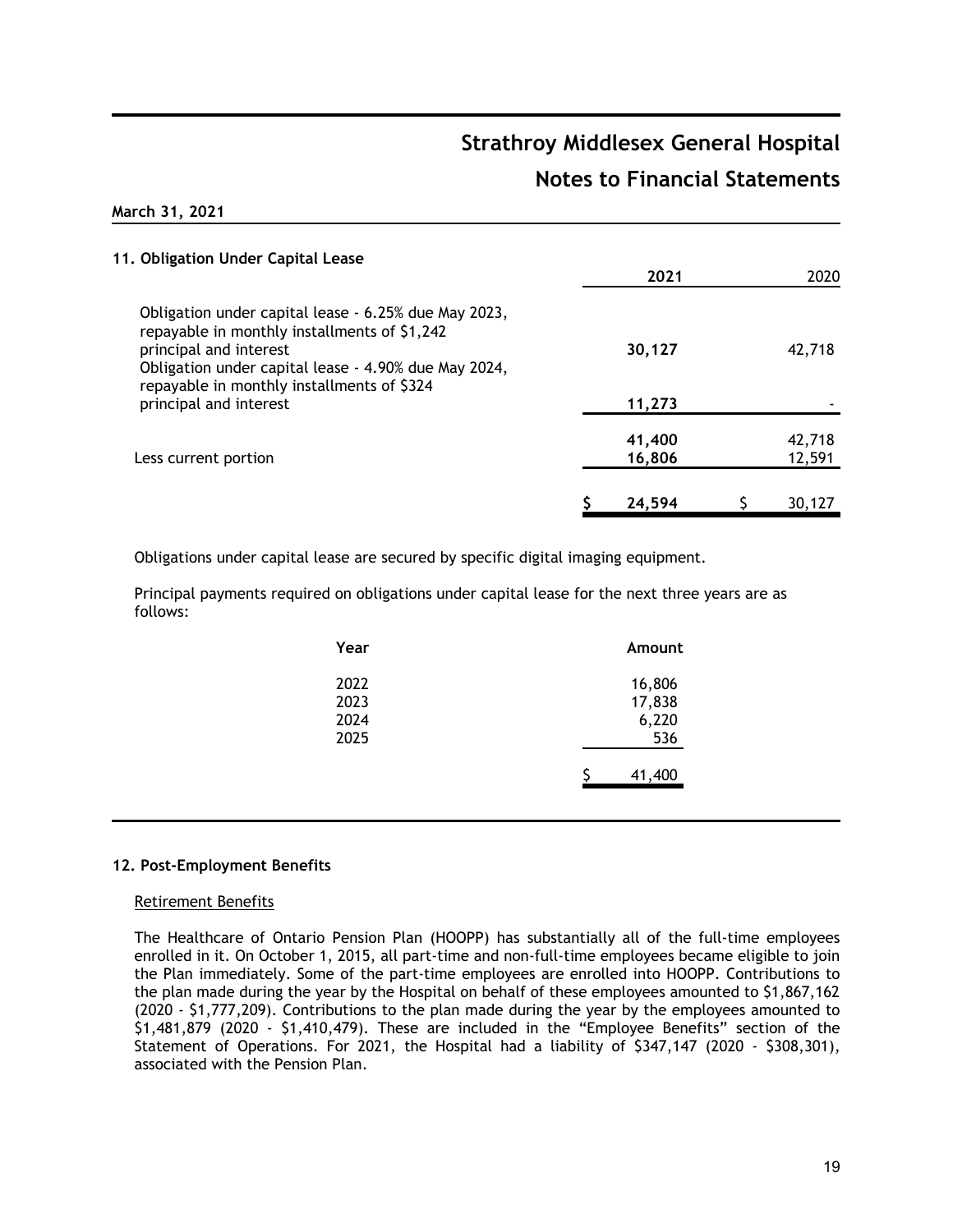#### **March 31, 2021**

#### **12. Post-Employment Benefits (continued)**

As a result of restructuring and staff reductions, early retirement packages have been made available to eligible Hospital employees. Eligible full-time employees who opted for early retirement received a continuation of their current health care benefits, up to the age of 65.

The Hospital also pays 50% of the premiums for health and dental benefits of the Ontario Nurses' Association (ONA) members that retired after April 1, 2011, from the date of retirement until the individual reaches the age of 65.

The "Employee future benefit" liability is actuarially determined using the projected accrued benefit cost method, pro-rata on service, and reflects Management's best estimate of future cost trends associated with such benefits and interest rates. The Plan amendments are amortized over the expected average remaining service to full eligibility of the active employees. The cumulative gains and losses in excess of 10% of the beginning of the year accrued benefit obligation are amortized over the expected average remaining service to the expected retirement age of active employees (10.3 years).

Information about the Hospital's accrued benefit obligation relating to its post-retirement benefit plan at March 31, 2021, is as follows:

|                                         | 2021                     | 2020      |
|-----------------------------------------|--------------------------|-----------|
| Accrued benefit obligation              | \$1,105,500              | \$603,000 |
| Less unamortized losses:                |                          |           |
| Unamortized past service costs          | $\overline{\phantom{a}}$ |           |
| Unamortized net actuarial (gain)/loss   | (90, 200)                | 206,700   |
| Accrued Benefit Liability - End of Year | \$1,105,300              | \$809,700 |

The significant actuarial assumptions used in estimating the Hospital's accrued benefit obligations are as follows:

| Discounted rate:                        |       |
|-----------------------------------------|-------|
| Beginning of year                       | 3.29% |
| End of year                             | 3.21% |
| Weighted average health care trend rate |       |
| Initial                                 | 6.0%  |
| Ultimate                                | 4.0%  |
| Year "Ultimate" reached                 | 2038  |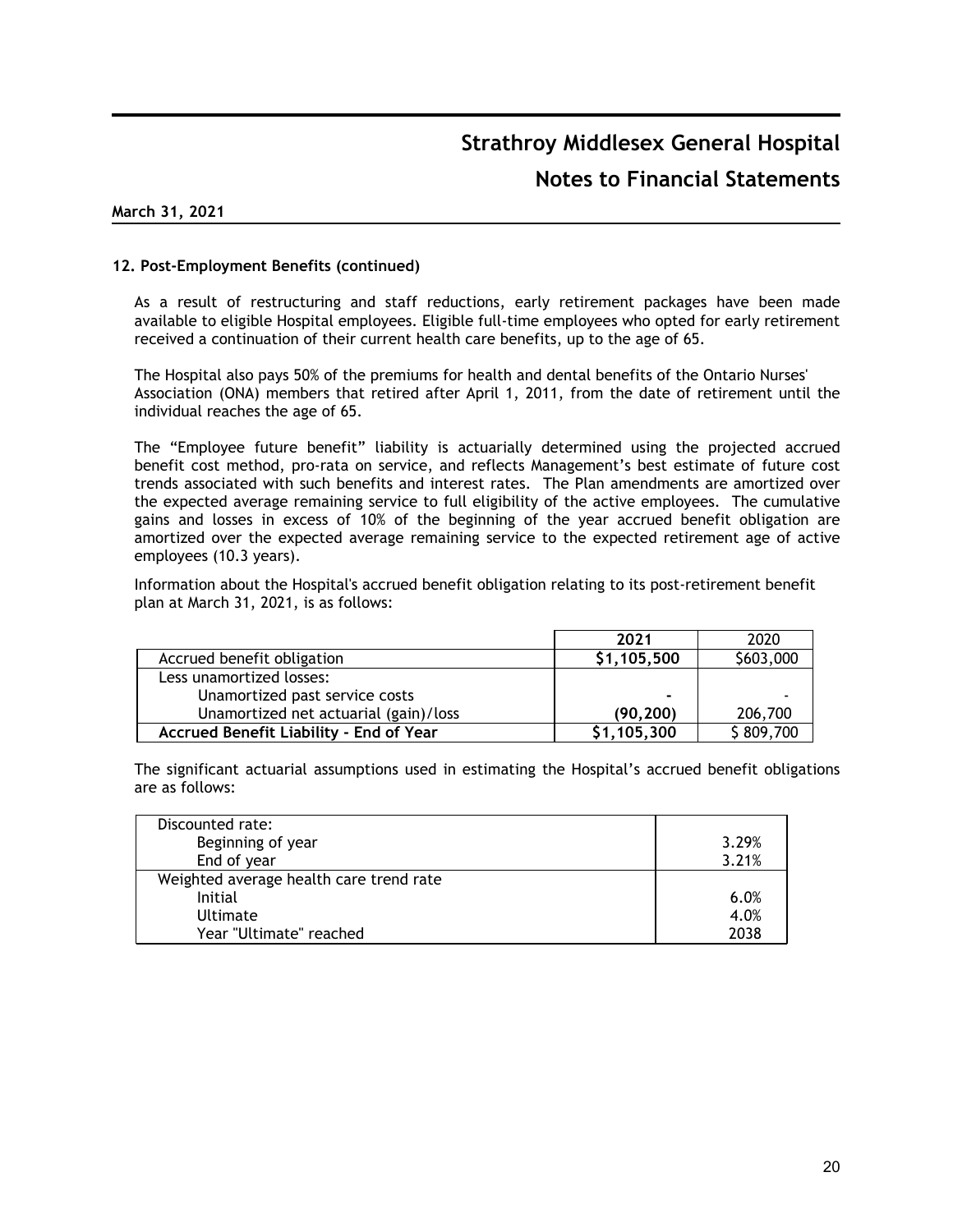### **Notes to Financial Statements**

#### **March 31, 2021**

#### **12. Post-Employment Benefits (continued)**

The actuarial valuation is for the period April 1, 2020 through March 31, 2021. Included in Employee Benefits on the Statement of Operations is an amount of \$262,000 (2020 - \$17,200) related to employee future benefits.

|                                        | 2021       | 2020      |
|----------------------------------------|------------|-----------|
| Current Year Benefit cost:             | \$26,100   | \$25,900  |
| Interest on accrued benefit obligation | 20,100     | 19,500    |
| Amortization on Past Service Costs     | 507,000    |           |
| Amortized actuarial loss               | (291, 200) | (28, 200) |
| <b>Total Expense</b>                   | \$262,000  | \$17,200  |

Above amounts exclude pension contributions to the Healthcare of Ontario Pension Plan ("HOOPP"), a multi-employer plan, described above.

#### **13. Related Entities**

a) Strathroy Middlesex General Hospital Foundation

The Strathroy Middlesex General Hospital Foundation is a separate legal entity. The Foundation raises funds for capital acquisition and other related purposes of the Hospital. The Foundation is incorporated under the Corporations Act of Ontario and is a registered charity under the Income Tax Act (Canada).

At March 31, 2021, the Hospital has a receivable from the Foundation of \$126,417 (2020 - \$223,306).

During the year, the Foundation transferred \$378,098 (2020 - \$654,300) to the Hospital to be used for the purchase of capital assets and \$402,767 (2020 - \$361,609) for operations (education and capital lease).

b) Strathroy Middlesex General Hospital Auxiliary

The Auxiliary is an ancillary volunteer organization that is a registered charity under the Income Tax Act (Canada). Under its constitution and by-laws the stated purpose of the Auxiliary is to assist the Hospital and the community.

c) Four Counties Health Services

Strathroy Middlesex General Hospital is related to Four Counties Health Services as they are controlled by the same Board of Directors. Staff resources are shared by the Hospital. During the year, Strathroy Middlesex General Hospital recovered remuneration of \$1,526,111 (2020 - \$1,440,096) from Four Counties Health Services, and reimbursed Four Counties Health Services \$308,920 (2020 - \$350,987) for remuneration paid by Four Counties Health Services. Joint purchases of supplies are expensed to each Hospital at point of purchase. At March 31, 2021, \$236,798 (2020 - \$377,323) was included in accounts receivable and \$21,653 (2020 - \$114,111) was included in accounts payable, relating to balances owing from Four Counties Health Services.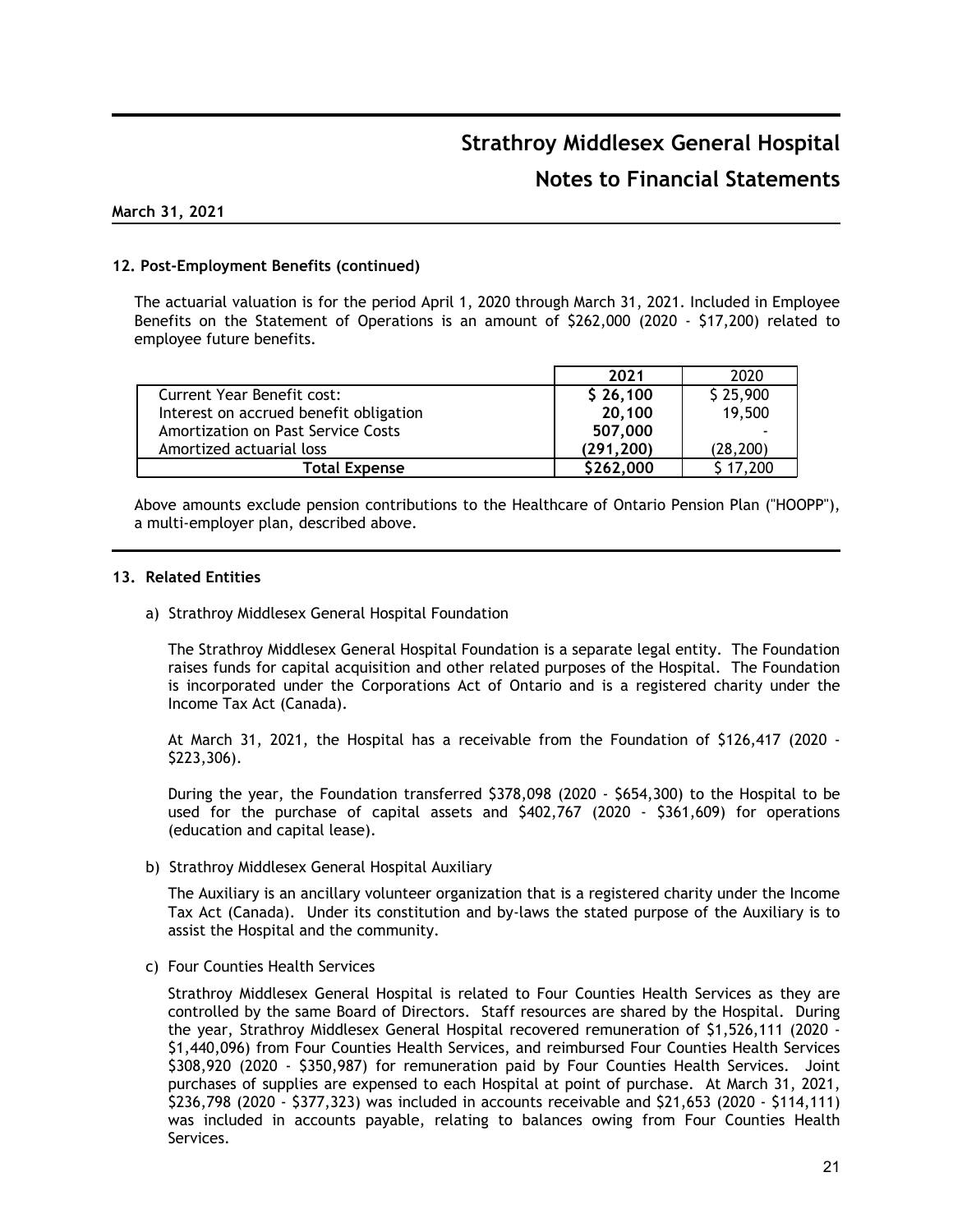### **Notes to Financial Statements**

#### **March 31, 2021**

The Hospital has an agreement with Four Counties Health Services, in which they can receive up to \$1,050,000 at an interest rate of 3.0%, should the Hospital require the funds for the purchase of capital equipment. The loan is to be repaid over seven years, in equal monthly installments.

A new Radiology Suite was purchased in December 2018, \$646,567 was advanced from Four Counties Health Services. The loan is recorded at amortized cost and payments in the year amounted to \$105,000 (2020 - \$105,000) including \$12,436 (2020 - \$15,503) for interest (Note 10).

New Scopes for Endoscopy were purchased in October 2019, \$322,038 has been advanced from Four Counties Health Services. The loan is recorded at amortized cost and payments in the year amounted to \$69,439 (2020 - \$68,933) including \$6,594 (2020 - \$4,218) for interest (Note 10).

All transactions between Strathroy Middlesex General Hospital and its related parties are recorded at cost.

#### **14. Economic Dependence**

The Hospital received 87% of its total revenue for the year ended March 31, 2021 (2020 - 84%) from the SW LHIN and Ministry of Health and Long-Term Care.

#### **15. Capital Management**

The Hospital's primary objective when managing capital is to safeguard the entity's ability to deliver comprehensive family-centred patient care in a rural and community-focused health service setting in collaboration and integration with our healthcare partners. The Hospital defines its capital as its cash and net assets, both restricted and unrestricted.

The Hospital monitors its cash position on a weekly basis and reviews the current ratio and working capital position on a monthly basis.

The Hospital manages the capital structure and makes adjustments to it in light of changes in economic conditions and the risk characteristics of the underlying assets. The Strathroy Middlesex General Hospital Foundation provides the annual capital equipment support, which is paid on a predetermined basis during the fiscal year. In order to adjust the capital structure the Hospital may sell or purchase investments, utilize the approved operating line of credit, or any advances from the SW LHIN. Longer term borrowing arrangements with financial institutions are also in place.

There have been no changes in what the Hospital defines as capital, or the objectives, policies and procedures for managing capital, in the year.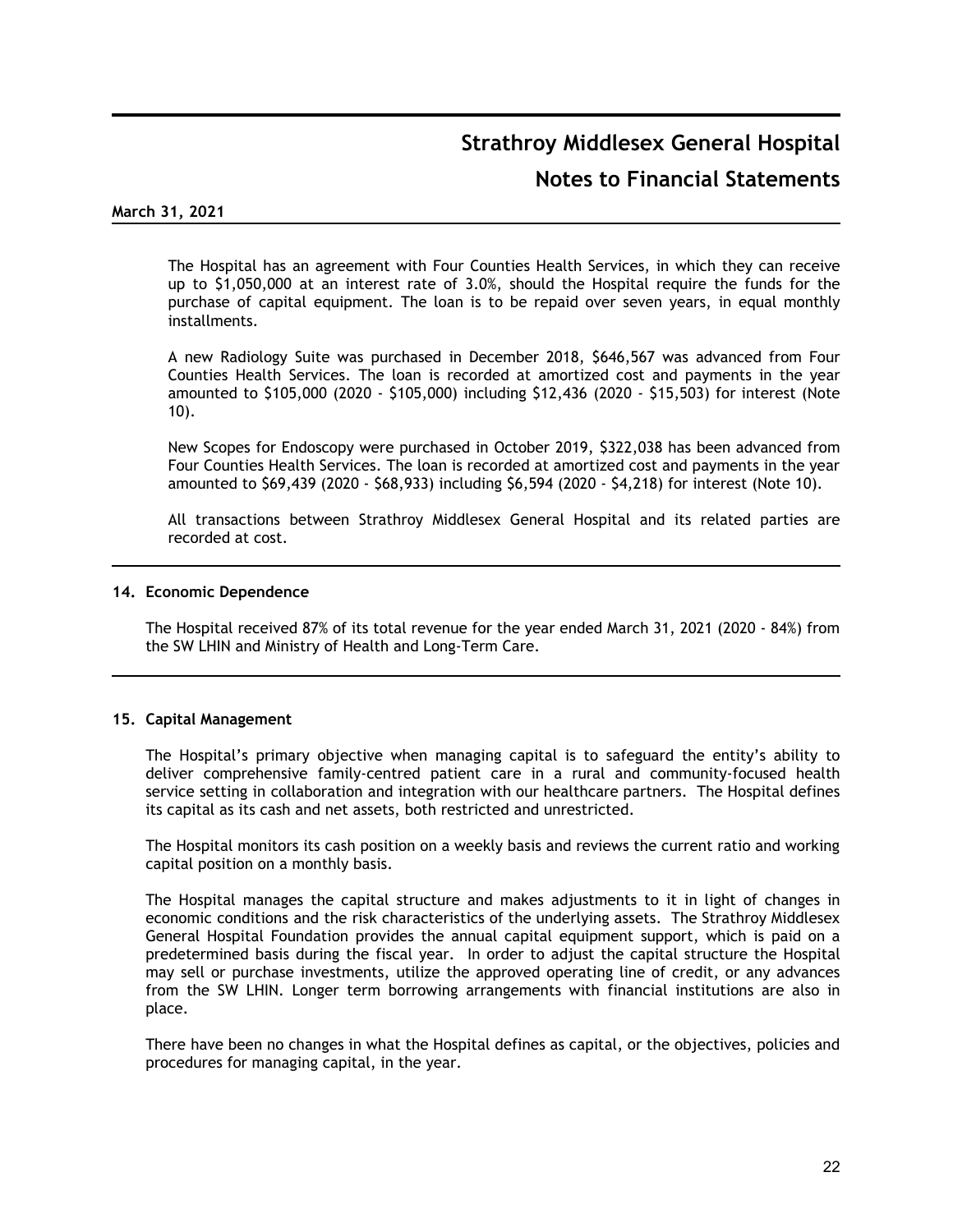## **Notes to Financial Statements**

#### **March 31, 2021**

#### **16. Public Sector Salary Disclosure Act**

The Public Sector Salary Disclosure Act requires that the Hospital disclose in its annual statement, the amount of salary and benefits paid in excess of \$100,000.

| For the Calendar year, 2020:                          | <b>Salary</b> | <b>Taxable benefits</b> |  |
|-------------------------------------------------------|---------------|-------------------------|--|
| Todd Stepanuik, President and Chief Executive Officer | \$202,183     | \$856                   |  |
| Gale Zottl, Registered Nurse                          | \$136,918     | \$448                   |  |
| Rosemary Frketich, Vice President Clinical            | \$134,716     | \$627                   |  |
| Services/Chief Nursing Officer                        |               |                         |  |
| Marianne Lewis, Registered Nurse                      | \$130,355     | \$594                   |  |
| Maureen Loft, Clinical Nurse Specialist               | \$120,308     | \$559                   |  |
| Jaime Moniz, Registered Charge Nurse                  | \$112,161     | \$460                   |  |
| Janice Lopez Romero, Registered Nurse                 | \$110,388     | \$440                   |  |
| Karen Laur, Registered Nurse                          | \$109,671     | \$590                   |  |
| Jennifer Rascao, Patient Care Manager                 | \$109,628     | \$521                   |  |
| Lorne Campbell, Finance Manager                       | \$109,326     | \$522                   |  |
| Nicole Fragassi-Arbique, Patient Care Manager         | \$109,296     | \$520                   |  |
| Cara Van Dyk, Registered Charge Nurse                 | \$108,776     | \$451                   |  |
| Lisa McLeod-Seeley, Registered Charge Nurse           | \$108,609     | \$453                   |  |
| Paula Knott, Registered Nurse                         | \$108,317     | \$448                   |  |
| Tracy Wintermute, Director Human Resources and        | \$108,311     | \$507                   |  |
| People                                                |               |                         |  |
| Dawn Wolfs, Registered Charge Nurse                   | \$108,104     | \$467                   |  |
| Tammy Kwarciak, Registered Nurse                      | \$108,040     | \$337                   |  |
| Sherry Larocque, Registered Charge Nurse              | \$107,399     | \$467                   |  |
| Jordan Atchison, Registered Nurse                     | \$106,967     | \$440                   |  |
| Richang Xia, Registered Nurse                         | \$105,614     | \$440                   |  |
| Jeffery Brock, System Support Manager                 | \$105,315     | \$501                   |  |
| Nicole Esler, Patient Care Manager                    | \$105,019     | \$500                   |  |
| Keri Jones, Registered Nurse                          | \$104,967     | \$899                   |  |
| Kayla Thorne, Registered Nurse                        | \$104,900     | \$440                   |  |
| Amy Oosterhof, Registered Nurse                       | \$103,996     | \$234                   |  |
| Anna Newell, Diagnostic Imaging/Cardiac Services      | \$102,599     | \$688                   |  |
| Manager                                               |               |                         |  |
| Christie Gleadall, Registered Nurse                   | \$102,559     | \$440                   |  |
| Andrea Brooks, Registered Nurse                       | \$102,467     | \$448                   |  |
| Laura Van Dinther, Registered Nurse                   | \$101,778     | \$440                   |  |
| Marsha Vanderwal, Registered Nurse                    | \$101,629     | \$440                   |  |
| Christine Brown, Registered Nurse                     | \$101,613     | \$448                   |  |
| Pamela Brown, Registered Charge Nurse                 | \$101,397     | \$1,039                 |  |
| Nasim Daraeifar, Pharmacist                           | \$100,986     | \$479                   |  |
| Sherri Van Massenhoven, Registered Nurse              | \$100,310     | \$440                   |  |
| Joseph Groot, Registered Nurse                        | \$100,277     | \$441                   |  |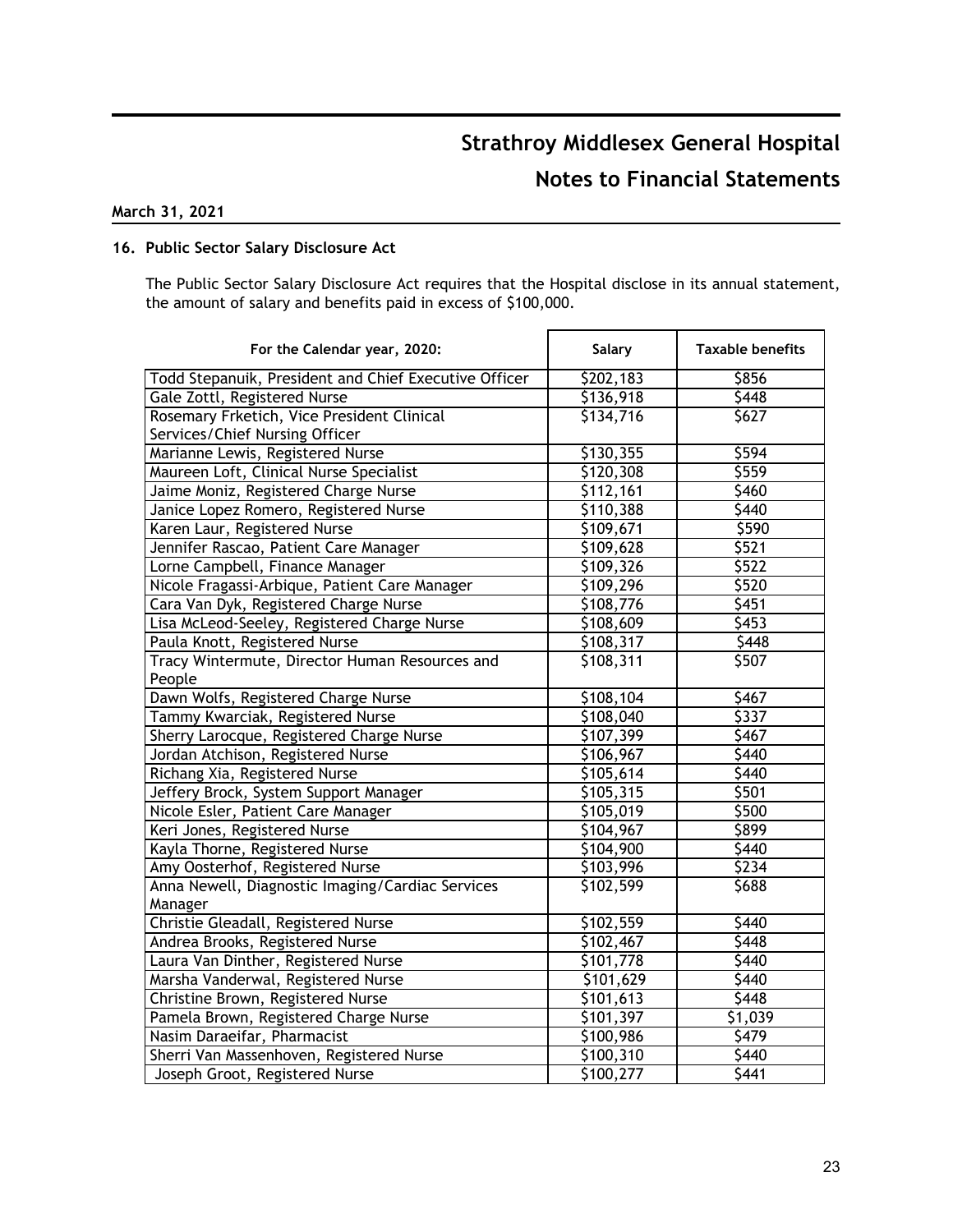### **Notes to Financial Statements**

#### **March 31, 2021**

#### **16. Public Sector Salary Disclosure Act (continued)**

Generally, the Act defines salary as the amount received by an employee required by the Income Tax Act (Canada) and defines benefits as amounts reported to Revenue Canada, Taxation, under the Income Tax Act (Canada).

#### **17. Contingencies and Commitments**

The Hospital has been named defendant in certain legal actions. The final liability, if any, of these claims is indeterminable as the Hospital has established defense actions and further, in the opinion of legal counsel and the Hospital's insurance adjustors, should any claim be successful, it would be subject to material coverage by the Hospital's policies of insurance. See Note 19 regarding HIROC contingencies.

The Hospital is committed under an equipment lease agreement for rental of a CT scanner. Monthly payments of \$8,300 commenced in fiscal 2018, and will continue until fiscal 2024, when the lease term ends. The Strathroy Middlesex General Hospital Foundation has committed to fund the equipment lease through transfers to the Hospital.

#### **18. Financial Instrument Risk Management**

There have been no significant changes from the previous year in the exposure to risk or policies, procedures and methods used to measure the risk.

#### Credit risk

Credit risk is the risk of financial loss to the Hospital if a debtor fails to make payments of interest and principal when due. The Hospital is exposed to this risk relating to its cash and accounts receivable. The Hospital holds it cash accounts with federally regulated chartered banks who are insured by the Canadian Deposit Insurance Corporation. In the event of default, the Hospital's cash accounts are insured up to \$100,000 (2020 - \$100,000).

Accounts receivable is primarily due from OHIP, the Ministry of Health and Long-Term Care and patients. Credit risk is mitigated by the financial solvency of the provincial government and the highly diversified nature of the patient population.

The Hospital measures its exposure to credit risk based on how long the amounts have been outstanding. An impairment allowance is set up based on the Hospital's historical experience regarding collection (Note 3).

The amounts aged greater than 90 days owing from patients that have not had corresponding impairment allowance setup against them are collectible based on the Hospital's past experience. Management has reviewed the individual balances and based on credit quality of debtors and their past history of payment.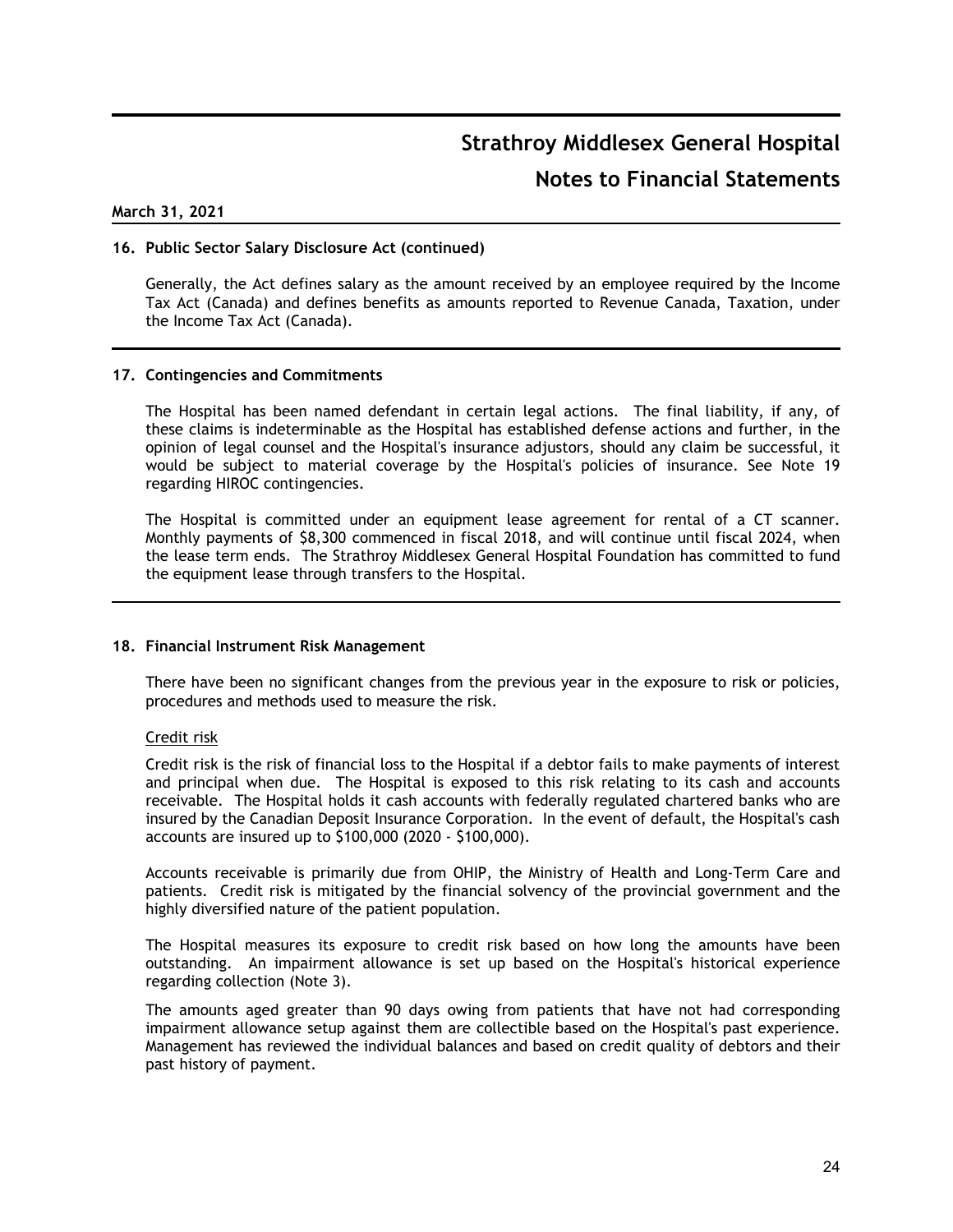#### **March 31, 2021**

#### **18. Financial Instrument Risk Management (continued)**

#### Market risk

Market risk is the risk that the fair value or future cash flows of a financial instrument will fluctuate as a result of market factors. Market factors include three types of risk: Interest rate risk, currency risk and equity risk. The Hospital is not exposed to significant currency or equity risk as it does not transact materially in foreign currency or hold equity financial instruments.

#### Interest rate risk

Interest rate risk is the potential for financial loss caused by fluctuations in fair value or future cash flows of financial instruments because of changes in market interest rates. The Hospital is exposed to this risk through its capital lease obligation (Note 11).

#### Liquidity rate risk

Liquidity risk is the risk that the Hospital will not be able to meet all cash outflow obligations as they come due. The Hospital mitigates this risk by monitoring cash activities and expected outflows through extensive budgeting and maintaining investments that may be converted to cash in the near-term if unexpected cash outflows arise. The follow table sets out the contractual maturities (representing undiscounted contractual cash-flows of financial liabilities):

|                                    | 6 months to            |  |              |  |             |
|------------------------------------|------------------------|--|--------------|--|-------------|
|                                    | 6 months               |  | 1 vear       |  | 1 - 5 years |
| Accounts payable<br>Long-term debt | \$7,620,330<br>116,166 |  | ۰<br>117,126 |  | 413,296     |
|                                    | \$7,736,496            |  | 117,126      |  | 413,296     |